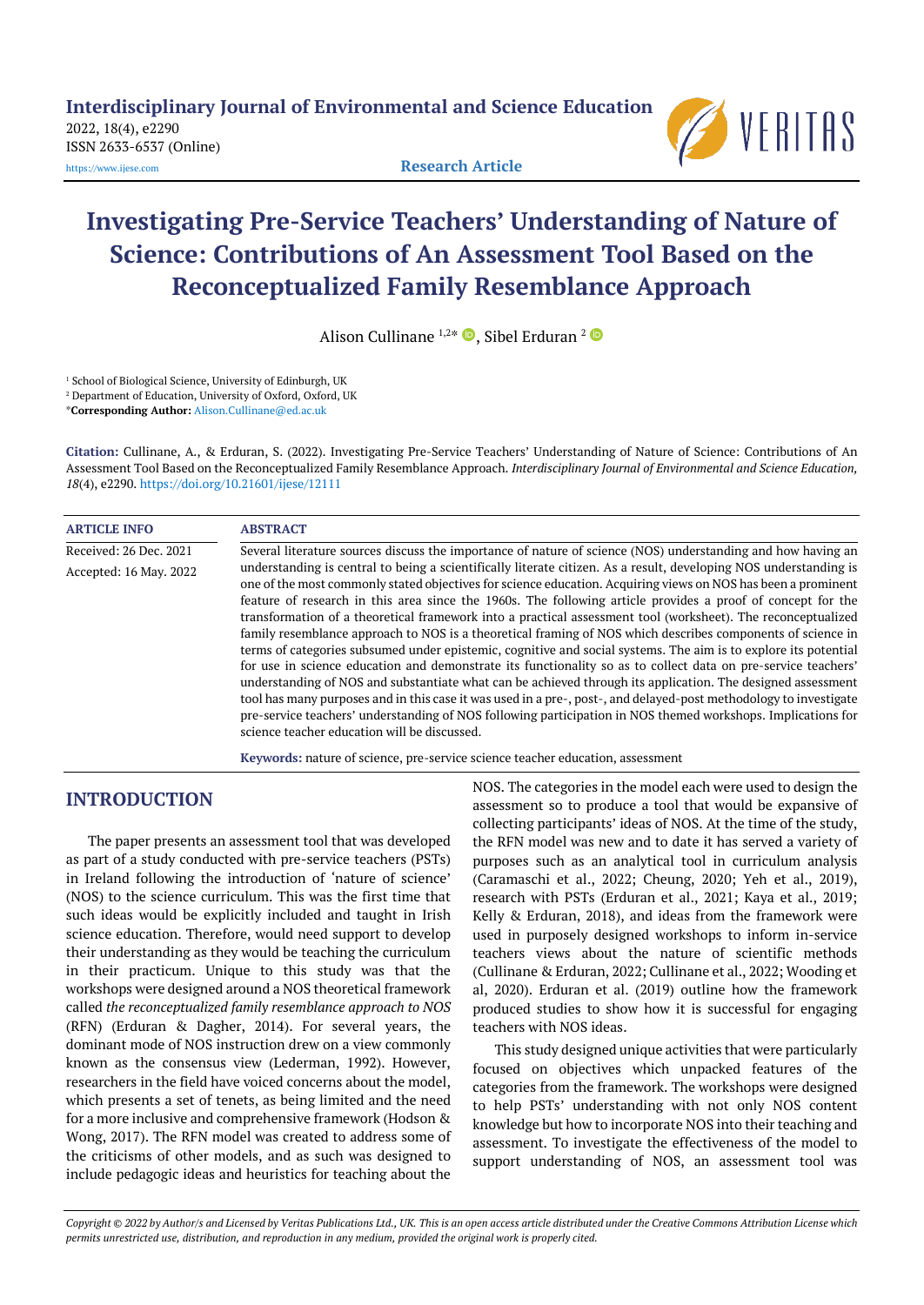developed that was provide with the name R-NOS where the R represents the *reconceptualized family resemblance approach*. It is used as a proof of concept to investigate the feasibility of the tool for gathering mainly qualitative views from participants and evaluate the influence of the workshops on the PSTs' understanding of NOS following participation in the voluntary workshops. The article will present the R-NOS questionnaire and its effectiveness for uncovering PSTs understanding of NOS. As this draw from case study research, it was used to gain insights from four PSTs who completed the assessment before and follow participation in RFN workshops.

### **REVIEW OF LITERATURE**

#### **Nature of Science and Science Education**

NOS in curricula has been justified and implored through multiple literature sources throughout the years. Each source outlines how having an adequate understanding of the NOS is central to scientific literacy (Abd-El-Khalick et al., 1998; Conant, 1961; Duschl, 1990; Gray & Fouad, 2019; Kimball, 1967). Despite decades of calls for its inclusion, it is only in recent years that curriculum developers have started to incorporate NOS explicitly in core content such as those in New Zealand curriculum (NCEA), the USA (NGSS), and Ireland (NCAA). As a result, education and resources for teachers are essential goals for teacher education providers. Teaching NOS has been advocated for its benefits in potentially achieving scientific literacy, such as enhancing students' understanding of scientific ideas and processes, informed decision-making, responsible citizenship (Driver et al., 1998).

NOS refers to various epistemic and social aspects of scientific knowledge and practices (Erduran & Dagher, 2014) as well as the history, sociology and philosophy of science. It can be defined as how science works, includes its aims and values, the methods and practices used to produce scientific information and knowledge. A set of tenets commonly referred to as *the consensus view* have been established as the dominant mode for instruction, characterizes NOS as essential features of science, such as tentativeness of scientific knowledge (Lederman, 1992; Lederman et al., 2002). For the last three decades, the NOS tenets have largely been used but now are seen as problematic and oversimplify NOS, to the extent that they significantly misrepresent the NOS (Hodson & Wong, 2017). New perspectives that have emerged in recent times include the 'whole science' by Allchin (2011), 'features of science' by Matthews (2012), 'the family resemblance approach' (FRA) by Irzik and Nola (2011), and 'the reconceptualized family resemblance approach to NOS' (RFN) by Erduran and Dagher (2014). The latter is the focus of the study and the following section will describe the model which transitions away from the consensus view to present science as a cognitive-epistemic and social-institutional system. Erduran et al. (2019, p. 312) outline how RFN embodies a set of aims and values, practices, methodologies, and social norms that are worthy of inclusion in the science curriculum as shown in **Figure 1**.

The model is based on a theoretical rationale proposed by philosophers of science, Irzik and Nola (2011) whose work is based on that of Wittgenstein. The idea of the family



**Figure 1.** FRA wheel, a generative image of science as a cognitive-epistemic and social-institutional system (Erduran & Dagher, 2014, p. 28)

resemblance is based on the understanding that all disciplines of science share certain characteristics, none of which can define science or detach it from other disciplines (Erduran et al., 2019). As such the perspective provides a coherent approach to capturing domain-general and domain-specific aspects of NOS by highlighting the similarities and unique differences between various sciences (Erduran & Dagher, 2014). It now has practical adaptations for teacher education and science education-related studies (e.g., Cheung, 2020; Cullinane, 2018; Erduran et al., 2021; Kaya et al., 2019; Petersen et al., 2020), and other natural science subjects (Puttick & Cullinane, 2021).

The cognitive-epistemic categories make up the center disc (i) methods, (ii) practices, (iii) knowledge, and (iv) aims and values. There were seven categories in the outer discs social institutional aspect that broadly examine (v) scientific ethos, (vi) social certification and dissemination, (vii) social values, (viii) professional activities, (ix) social organizations and interactions, (x) financial systems, and (xi) political power structures. The following article contributes to the academic literature, and demonstrate how a worksheet can be produced around the framework. **Table 1** outlines the categories in greater detail.

#### **A Historical Account of NOS Assessment Instruments**

Several instruments have been designed to establish NOS views using a variety of perspectives overthe last half-century. The first recognized assessments to investigate concepts of NOS began to appear around the 1960s. One of the first acclaimed instruments developed in the early 1960s for use with senior high school pupils was the test on understanding science or TOUS (Cooley & Klopfer, 1961). TOUS was shown to be highly valid in the science education research community at the time. It consisted of four alternative 60-item multiplechoice test items, where respondents obtained an "overall" or "general" score, as well as three-subscale scores. The three subscale scores were (i) understanding about the scientific enterprise (ii) the scientist, and (iii) the methods and aims of science. TOUS was championed for providing a platform for many other instruments such as NOS scale (NOSS) (Kimball, 1967). As research in the area of NOS conceptions progressed,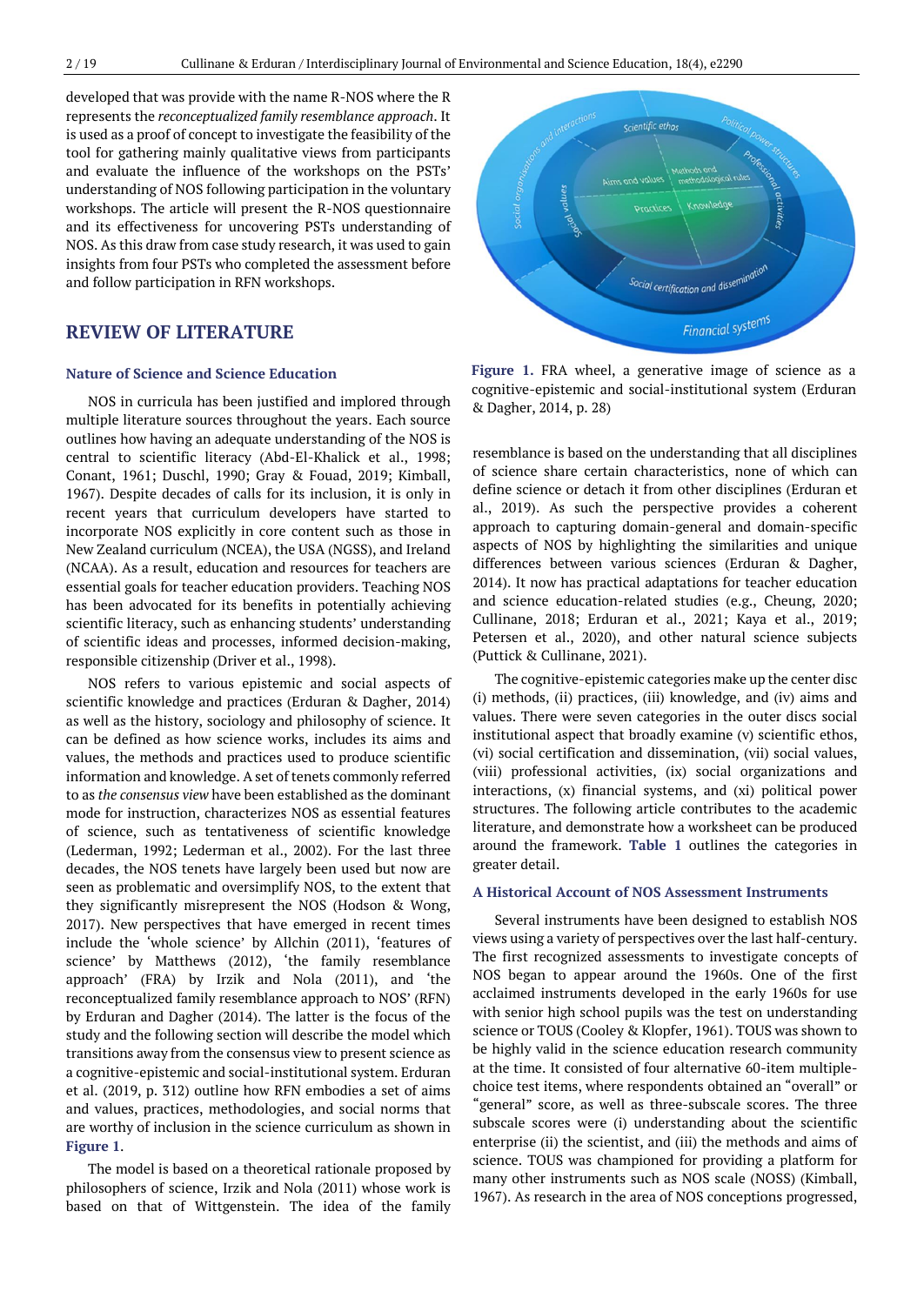| Cognitive-<br>epistemic<br>system<br>aspects  | Aims & values                             | The scientific enterprise is underpinned by adherence to a set of values that guide scientific practices. These<br>aims & values are often implicit & they may include accuracy, objectivity, consistency, skepticism,<br>rationality, simplicity, empirical adequacy, prediction, testability, novelty, fruitfulness, commitment to<br>logic, viability, & explanatory power.                                                                                                              |
|-----------------------------------------------|-------------------------------------------|---------------------------------------------------------------------------------------------------------------------------------------------------------------------------------------------------------------------------------------------------------------------------------------------------------------------------------------------------------------------------------------------------------------------------------------------------------------------------------------------|
|                                               |                                           | Scientific practices The scientific enterprise encompasses a wide range of cognitive, epistemic, & discursive practices. Scientific<br>practices such as observation, classification, & experimentation utilize a variety of methods to gather<br>observational, historical, or experimental data. Cognitive practices such as explaining, modelling, &<br>predicting, are closely linked to discursive practices involving argumentation & reasoning.                                      |
|                                               | Methods &<br>methodological<br>rules      | Scientists engage in disciplined inquiry by utilizing a variety of observational, investigative, & analytical<br>methods to generate reliable evidence & construct theories, laws, & models in a given science discipline,<br>which are guided by particular methodological rules. Scientific methods are revisionary in nature, with<br>different methods producing different forms of evidence, leading to clearer underst &ings & more coherent<br>explanations of scientific phenomena. |
|                                               | Scientific<br>knowledge                   | Theories, laws, & models (TLM) are interrelated products of the scientific enterprise that generate and/or<br>validate scientific knowledge & provide logical & consistent explanations to develop scientific underst&ing.<br>Scientific knowledge is holistic & relational, & TLM are conceptualized as a coherent network, not as<br>discrete & disconnected fragments of knowledge.                                                                                                      |
| Social-<br>institutional activities<br>system | Professional                              | Scientists engage in a number of professional activities to enable them to communicate their research,<br>including conference attendance & presentation, writing manuscripts for peer-reviewed journals, reviewing<br>papers, developing grant proposals, & securing funding.                                                                                                                                                                                                              |
| aspects                                       | Scientific ethos                          | Scientists are expected to abide by a set of norms both within their own work & during their interactions<br>with colleagues & scientists from other institutions. These norms may include organized skepticism,<br>universalism, communalism & disinterestedness, freedom & openness, intellectual honesty, respect for<br>research subjects, & respect for the environment.                                                                                                               |
|                                               | & dissemination                           | Social certification By presenting their work at conferences & writing manuscripts for peer-reviewed journals, scientists' work<br>is reviewed & critically evaluated by their peers. This form of social quality control aids in the validation of<br>new scientific knowledge by the broader scientific community.                                                                                                                                                                        |
|                                               | Social values of<br>science               | The scientific enterprise embodies various social values including social utility, respecting the environment,<br>freedom, decentralizing power, honesty, addressing human needs, & equality of intellectual authority.                                                                                                                                                                                                                                                                     |
|                                               | Social<br>organizations &<br>interactions | Science is socially organized in various institutions including universities & research centers. The nature of<br>social interactions among members of a research team working on different projects is governed by an<br>organizational hierarchy. In a wider organizational context, the institute of science has been linked to<br>industry & the defense force.                                                                                                                         |
|                                               | Political power<br>structures             | The scientific enterprise operates within a political environment that imposes its own values & interests.<br>Science is not universal, & the outcomes of science are not always beneficial for individuals, groups,<br>communities, or cultures.                                                                                                                                                                                                                                           |
|                                               | Financial systems                         | The scientific enterprise is mediated by economic factors. Scientists require funding in order to carry out<br>their work, & state- & national-level governing bodies provide significant levels of funding to universities &<br>research centers. As such, these organizations have an influence on the types of scientific research funded &<br>ultimately conducted.                                                                                                                     |

#### **Table 1.** FRA categories by Erduran and Dagher (2014)

instruments transitioned from closed-end forced choice to open-ended qualitative questions, such as the views on NOS survey (VNOS).

Although initially developed to assess high school pupils' views of the tentative NOS, it now has multiple versions for all education level. VNOS instruments receive criticism for their lack of support in helping participants answer the questions. The underlying topic is theoretically broad, and as a result, the instruments provided little support to participants in answering. Challenges arose in analyzing the responses as participants often misconstrued the questions due to the highly conceptual nature of the items (Akerson et al, 2000; Lederman & Abd-El-Khalick, 1998; Lederman et al.,1998). Criticism of the VNOS instrument relates to declarative knowledge of NOS and probes several explicit declarative tenets about NOS. To which Allchin (2011) suggests the educational aim should be to assess and investigate if higherlevel thinking skills are fostered and achieved. Other contemporary instruments that have been developed, including views on science and education questionnaire (VOSE) (Chen, 2006), views of scientific inquiry (VOSI) (Schwartz et al., 2008), and student understanding of science and science inquiry (SUSSI) (Liang et al., 2008). The SUSSI instrument, although not exhaustive, is founded on wellestablished NOS ideas. Its focus is narrower than those views presented in RFN. They do include ideas of the tentative nature of knowledge, laws vs theories, subjectivity, social and cultural influences, collaboration, scientific methods, creativity, and methodological naturalism. This instrument has been used in studies that utilized the RFN framework (Petersen et al.*,* 2020), and although useful, these instruments were not based on the RFN model.

Another framework, the nature of scientific inquiry (NOSI) fuses the VASI instrument, which is shown to be a valid and reliable instrument for assessing NOSI aspects. The VNOS and VASI are based on two different frameworks–one the nature of scientific knowledge, and the other the nature of scientific inquiry–, which aligns with the broad RFN framework, but was two separate instruments. However, these previous instruments were consulted, and some ideas advanced the development of the worksheet produced here. One instrument to have emerged not based on the consensus view is the RFN survey, which is based on the RFN perspective. However, at the time of the study, the RFN instrument was not yet developed.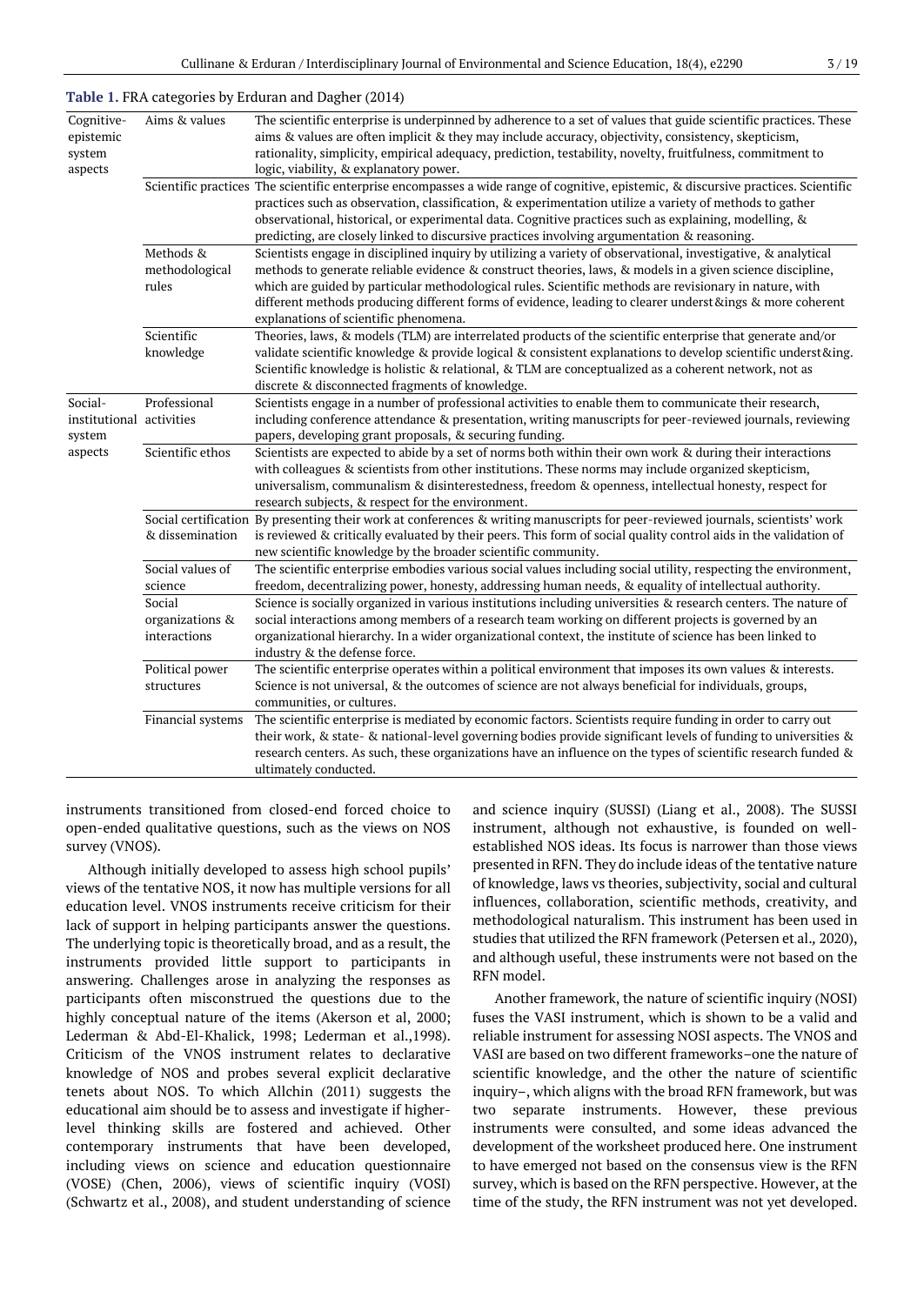However, some years later, Kaya et al. (2019) developed the quantitative 70-item 5-Likert scale questionnaire, and it was a forced choice inventory instrument. It aims to establish respondents understanding of five of the main categories from the RFN framework. Due to its quantitative nature, the instrument allows limited opportunities for respondents to reason their answers.

Searches of the most up-to-date literature show studies that examine views of NOS continue to use the VNOS or SUSSI instruments (Bilican, 2018; Cofré et al., 2019; Gray & Fouad, 2019; Petersen et al., 2020). Many in the scientific education community continue to use the VNOS instrument to garner NOS views. Multiple versions of VNOS now exist, ranging from six to ten questions and have been modified for use at all educational levels (Abd-El-Khalick et al., 1998). Testing instruments from the RFN perspective was currently limited. Although science educators have transformed RFN, its empirical adaptations are only now emerging in science education research (Kaya et al., 2019). The unique contribution of this article is to add to the growing body of literature and empirical adaptations of the RFN framework.

The R-NOS worksheet presented (see **Appendix A**) was designed for multiple purposes (summative and formative assessment) and was used in this study to gather PSTs NOS views. It was administered before, after and several months following participation in workshops designed to introduce them to NOS ideas. The worksheet was designed to gather qualitative responses but also lends itself to mixed methods approaches by being able to draw some descriptive statistics from the data collected. A scoring rubric was developed so that responses provided were given a number depending on the depth of understanding shown in the responses (see **Appendix B** for the scoring rubric). A more detailed discussion of the scoring rubric is provided later. The qualitative nature of the worksheet enabled the development of rich data that illustrates how PSTs developed their understanding. The following section outlines a historical account of previous NOS testing instruments. The research was conducted with a small sample of PSTs in a four-year bachelor of science education course in the Republic of Ireland over the calendar year of 2016.

### **STUDY DESIGN AND SAMPLE**

The research employed case study methodology which applied an interpretive approach. The PSTs were invited to attend seven workshops designed with the RFN framework. The pre-worksheet was used to establish the PSTs baseline understanding of NOS before participating in the workshops; the post-worksheet determined how their understanding changed following the workshops, and the delayed-post worksheet examined to what extent they retained their understanding several months following the workshops. The sample included four female PSTs with specialisms in biology and chemistry, and were all 21 years old. The pseudonyms Rayanne, Hilary, Felicity and Octavia are used for the participants to keep them anonymous.

The following section outlines the methodology used to develop the questions for the worksheet and the justification

for the designed items for the R-NOS worksheet. As well as a "*testing"* instrument, the worksheet was to facilitate reflection, as developing students' reflective thinking skills can facilitate understanding, support conceptual change, and foster critical evaluation and knowledge transfer (Antonio, 2020). The items developed were based on the RFN categories, which formed the basis of the workshops attended by the PSTs and capture what influence the workshops had on their understanding. The worksheet consisted of nine questions, each with individual sub-questions. It presents a proof of concept to investigate if using the RFN theoretical framework can be transformed for practical purposes, to gather views of NOS effectively.

#### **R-NOS Question Development**

#### *Question 1: Philosophical perspectives*

Research on PSTs worldviews has rarely been systematically related to views on NOS, and so this question was designed as a proof of concept to investigate if their philosophical perspectives changed throughout the study. Respondents were asked to select a view that most closely aligned with their own world view. Three perspectives that offered distinct views on the philosophy of science were presented These considered some of the significant philosophers of science; constructivism (Kuhn), positivism (Comte), and relativism (Plato). In future studies we see other researchers being able to add more views that can capture a wider diversity of philosophical perspectives.

#### *Question 2: Aims and values*

The opening statement highlights how scientists have particular aims they want to achieve and various values to which they much adhere. Following this opening statement, seven statements were presented, which were designed around ideas presented by Erduran and Dagher (2014, p. 52). The participants were asked to select their level of agreement with the statements. The statement related to well-substantiated issues in science such as bias, political allegiance, honesty, consilience, accuracy, and objectivity (Cooley & Klopfer, 1961; Kuhn, 1962). It included ideas like politics and funding impacting on scientific aims and values (Allchin, 2011). The questions used Likert scales, where the PSTs had to select their level of agreement with each statement. Participants could provide additional free-response comments under each statement to justify their answers.

#### *Question 3: Scientific knowledge*

The question contained four sections, where each section uncovered thinking about theories, laws and models and pseudoscience. The first part of the question presented four images which represented theories, laws and models and pseudoscience. It asked to identify which image was not a form of scientific knowledge. The labels did not identify that the images signified a particular form of scientific knowledge. The next part asked participants to explain why they felt the images did not illustrate examples of scientific knowledge and provided with space for their free responses and eliminated the possibility of forced-choice responses. Participants were asked to explain why they felt the other images were examples of scientific knowledge. It aimed to examine to what extent the workshops influenced their use of terminology to describe the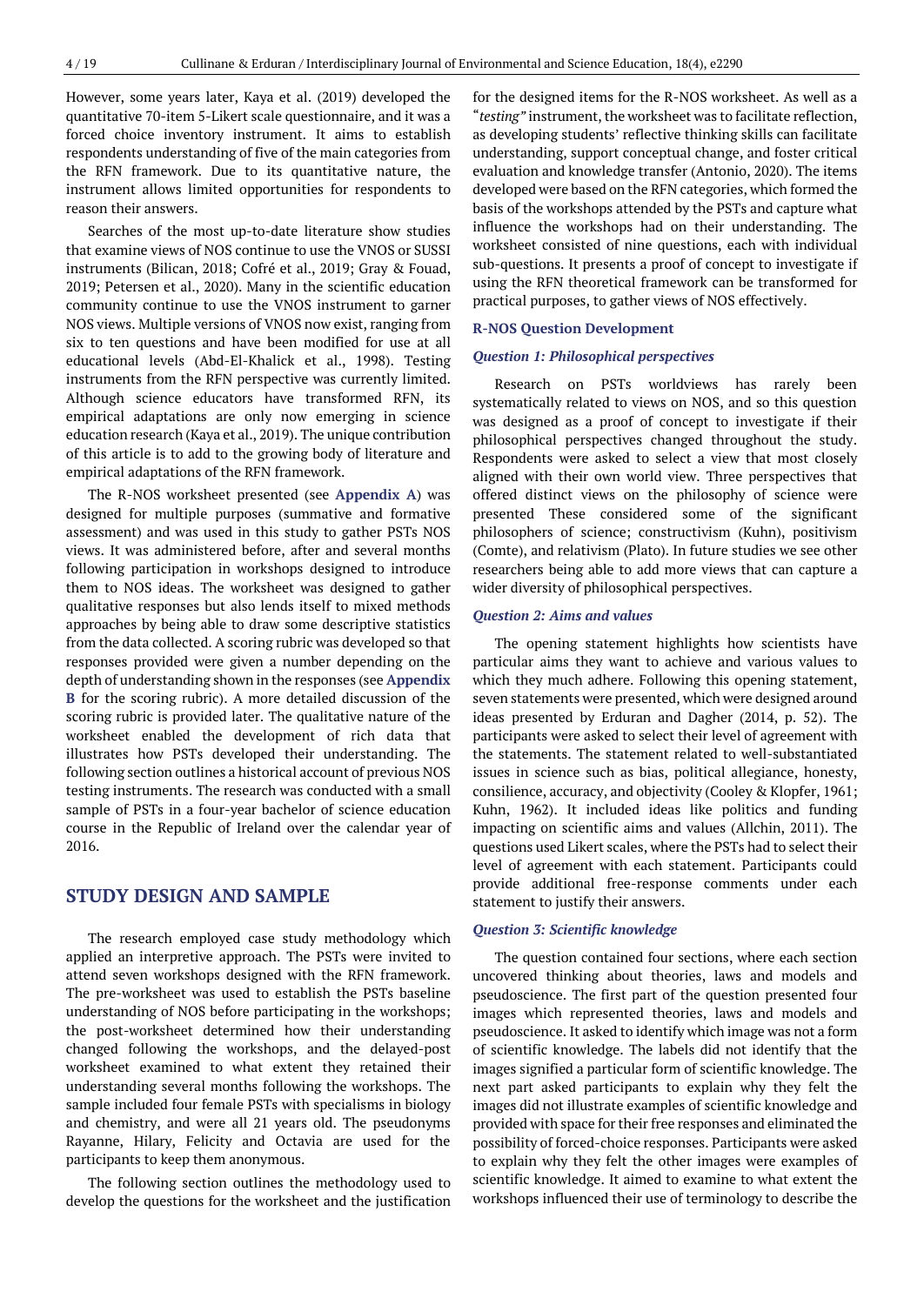different knowledge aspects. The last question in this section asked the participants to explain if the images were representing similar or different forms of scientific knowledge.

#### *Question 4: Scientific practices*

The question sought to assess the participants' views relating to the aspect of scientific practices. The participants were asked to indicate which statements best characterized the practices of biologists, chemists and physicists (Erduran & Dagher, 2014). The question demonstrates domain-specific aspects that assesses any held misconceptions that biologist, chemists, physicists perform different activities. The choices include experimenting, observing the world for interpretation, classifying data to produce scientific knowledge, disseminating research findings through conferences and journals, discussing and debating data. The unique contribution of the question is the domain-specificity aspect it presents.

#### *Question 5: Science in social-institutional systems*

This question targets science as a social–institutional system and features five images that represented race, nationality, gender, politics and religion, respectively. The workshops drew on both contemporary and historical aspects as well as science as a way of knowing. Many of our historical heroes, or key characters that are used regularly to teach about science and NOS, will have held views that are wrong, abhorrent and incompatible with today's views. (Stepan, 1982).

#### *Question 6: Scientific knowledge*

This question investigated the participants' perceptions of scientific models by asking them to indicate which of the six images represented scientific models. The images were carefully chosen to target the various types of models discussed in the RFN framework (Erduran & Dagher, 2014, p. 118). The first image of the cell represented a conceptual model, the skeleton image represents a scalar model, the chemical reaction was a symbolic model, and the mathematical equation is a mathematical model often used in science, particularly physics. The solar system was also a scalar model and was used to show the diversity of scalar models. The image of the atom was used to represent a theoretical model to represent a theoretical concept (Justi & Gilbert, 2000). Participants indicated why they believed that any image does not represent a scientific model. Similar to question four, the unique offering of this question is the domain-specific opportunities. Adaptations to the images can be made depending on the audience**.**

#### *Question 7: Scientific knowledge*

Three statements assess the understanding of the differences between theories and laws and the tentative nature of scientific knowledge. The questions sought to investigate participants understanding of theories and laws and *the* common misconception relating to theories turning into laws. A popular high school biology textbook was used to develop the statement (O'Callaghan, 2003, p. 2),

> "our knowledge is always changing. When a theory has stood the test of time and is shown to be valid under all

conditions that can be tested, it may be given the status of a law."

The other statements similarly presented ideas on theories and laws changing or not changing. The participants were allowed to select more than one statement if they felt another also statement aligned with their views but were to explain why they represented their views.

#### *Question 8: Methods and methodological rules*

This question addressed the myth of the scientific method and asked participants to select between two images and subsequent statements. The first statement discussed the nonlinear process of science and how science is conducted in a variety of ways and stated that science is not a linear process and is conducted in a variety of ways. Accompanying the statements was an image of two minds with various thought processes to represent the dynamic work of scientists' methods. The second statement discusses the linear process of the scientific method shown in many school textbooks. This statement is accompanied by the image of the typical scientific method (image: Erduran & Dagher, 2014, p. 94). The statement stated

> "science is a linear process and is conducted through the scientific method; the process that is used by scientists for testing ideas and theories by using experiments and the formulation and surveying of hypotheses (Erduran & Dagher, 2014, p. 94).

#### The participants were to explain their selected choices.

#### *Question 9: Methods and methodological rules*

Question nine also targeted the aspects of methods by looking at the variety of methods and approaches scientists use to conduct science investigations and produce new scientific knowledge. It showcases four types of observational and experimental methods where examples were devised using ideas from the RFN framework in the table entitled "types of observational and experimental methods" by Brandon (1994). It outlines how scientific investigations can vary in their nature such as experimentation and observation. These related to whether or not the method involves (a) manipulation or (b) hypothesis surveying or a combination of these approaches (Brandon, 1994). The following questions were developed to investigate how the PSTs saw different methods scientists use in their inquiries. The unique feature was the reasoning the participants had to undertake to match the four example scientific approaches to an explanation of these approaches. The example approaches represented the explanation to that approach accurately. The unique offering of this question is the argumentation and reasoning opportunities it affords by providing two options to reason their views. Previous instruments do not offer scaffolds for participants to grapple with these ideas to present a coherent response.

#### *Question 10: Change in views*

Question ten appeared only on the delayed postworksheet. It investigated if teaching practice influenced their views since undertaking the workshops and investigate if they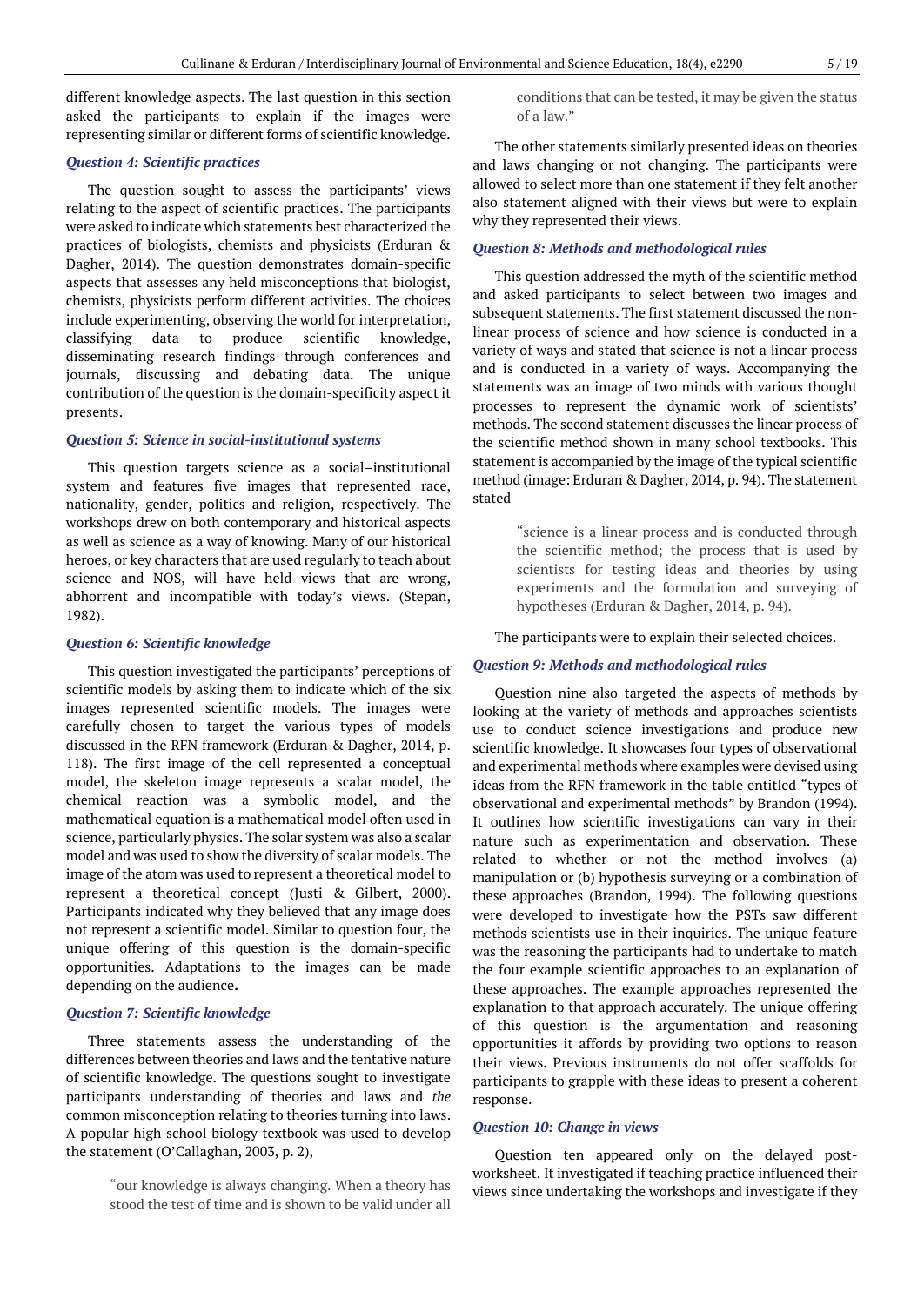| Score       |                                                |                                     |                                        |                         |
|-------------|------------------------------------------------|-------------------------------------|----------------------------------------|-------------------------|
| Description | t view of NOS<br>/incorrect<br>response.<br>Nr | r emerging view of NOS-<br>Naïve or | . Transitional/develoning view of NOS- | view of NOS<br>Informed |
|             |                                                |                                     |                                        |                         |

**Table 3.** \*Percentage agreement between raters scoring a pre and post worksheets

| Total number of items scored (N=22) |     | Rater 1 (% agreement) |     | Rater 2 (% agreement) | Rater 3 (% agreement) |      |  |
|-------------------------------------|-----|-----------------------|-----|-----------------------|-----------------------|------|--|
|                                     | Pre | Post                  | Pre | Post                  | Pre                   | Post |  |
| No. of matched scores               |     |                       | 18  |                       |                       | ΔI   |  |
| Percentage agreement                | 72% | 77%                   | 81% | 95%                   | 81%                   | 95%  |  |
| Average percentage agreement        |     |                       |     | 83.5%                 |                       |      |  |

were involved in any professional development while on school placement. A confidence scale rating was included where the participants had to rate their confidence in the answers they provided.

#### **Scoring Rubric**

To afford some descriptive statistics, a scoring rubric was developed. The authors recognize how the articulation of NOS understanding falls on a continuum and so categories were produced to allow for the classification of responses as incorrect, naïve, developing and informed. Zero indicated that if there was no response, or a response was deemed as an incorrect view was provided with a zero. A score of one was awarded to responses that were classed as naïve. A score of two was awarded for responses deemed to be "developing" or "transitioning", and a score ofthree was awarded forresponses deemed to be informed views of NOS. The rubric outlined suggested responses expected at each level. **Table 2** details suggested responses in the rubric, which range from generic suggestions to specific instructions about terminology, as well as ideas for assessment.

#### **Developing the Worksheet**

To show how it could work as a proof of concept, the worksheet underwent content validity. It was provided to eight other educational researchers, whom were familiar with NOS and had expertise in educational research and questionnaire design (Andrew & Halcomb, 2009). They were asked to review the worksheet in light of their expertise and assess the format. Amendments were made in light of their feedback. Before the worksheet was used in the study, it was piloted with undergraduate students who were undertaking a science course. As the study used qualitative approaches that used interpretive validity (Maxwell, 1992, p. 292), the necessity for statistical confirmation usually required for quantitative validity is not necessary for this instance. Several statistical experts were consulted at this stage to seek advice on statistical tests that could be carried out. All noted that due to the small sample size there were no reliable test that could be performed to gain a significant result. Therefore, percentage agreement and descriptive statistics were presented to demonstrate proof-of-concept (Miles & Huberman, 1994). Further validation of the instrument was implemented with the application of the scoring rubric. In order to investigate the validity of the rubric and negate interpretation bias, a participant's worksheet was provided along with the scoring rubric to three other researchers familiar with the RFN framework. They used the rubric to score the worksheets, and their scores were compared against the authors, and the percentage agreement was obtained. Although the survey contained nine distinct questions, some of these contained parts that were scored with the rubric. When the raters' scores matched, it was given a zero. The total number of zeros were counted and put over the total number of items (n=22) and multiplied by 100, to get the percentage. Percentage agreement is often used in qualitative research when the number of analyzed items or observed situations are few, making statistical analysis with computer-aided software complicated (Boyatzis, 1998). The average percentage agreement was calculated to be 83.5%. Miles and Huberman (1994) suggest that above 80% agreement is a good indicator for reasonable reliability. Therefore, the results obtained in this study would suggest the worksheet and scoring rubric have a high level of reliability. See **Table 3** for results.

### **RESULTS**

The following section will outline the results that emerged from the analysis. The qualitative findings used the RFN framework as an analytical lens. The identification of patterns in the data involved an inductive process, which was grounded in interpretations of data captured by the worksheet. The quantitative findings presented in **Figure 2** are the PSTs' scores obtained on the pre, post and delayed post-worksheet. **Figure 2** illustrates the increased scores following the workshops and how their understanding changed with each administration. The results indicate that before undertaking the workshops, Hilary had a higher level of understanding. The post and delayed-post-worksheet indicate these views increased for all PSTs. Rayanne improved most from the pre to the post-worksheet, but she did not undertake the delayedpost worksheet.

#### **Qualitative Findings**

The following section presents some of the main areas where the PSTs showed shifts in their understanding. Qualitative responses in the worksheet will be used to support purposed findings and illustrate the utility of the worksheet in capturing aspects of participant understanding. The PSTs illustrated a change in their understanding in methods, social aspects of science, knowledge, particularly understanding theories, laws and models. The worksheet was useful in diagnosing the PSTs need for further engagement with the knowledge category.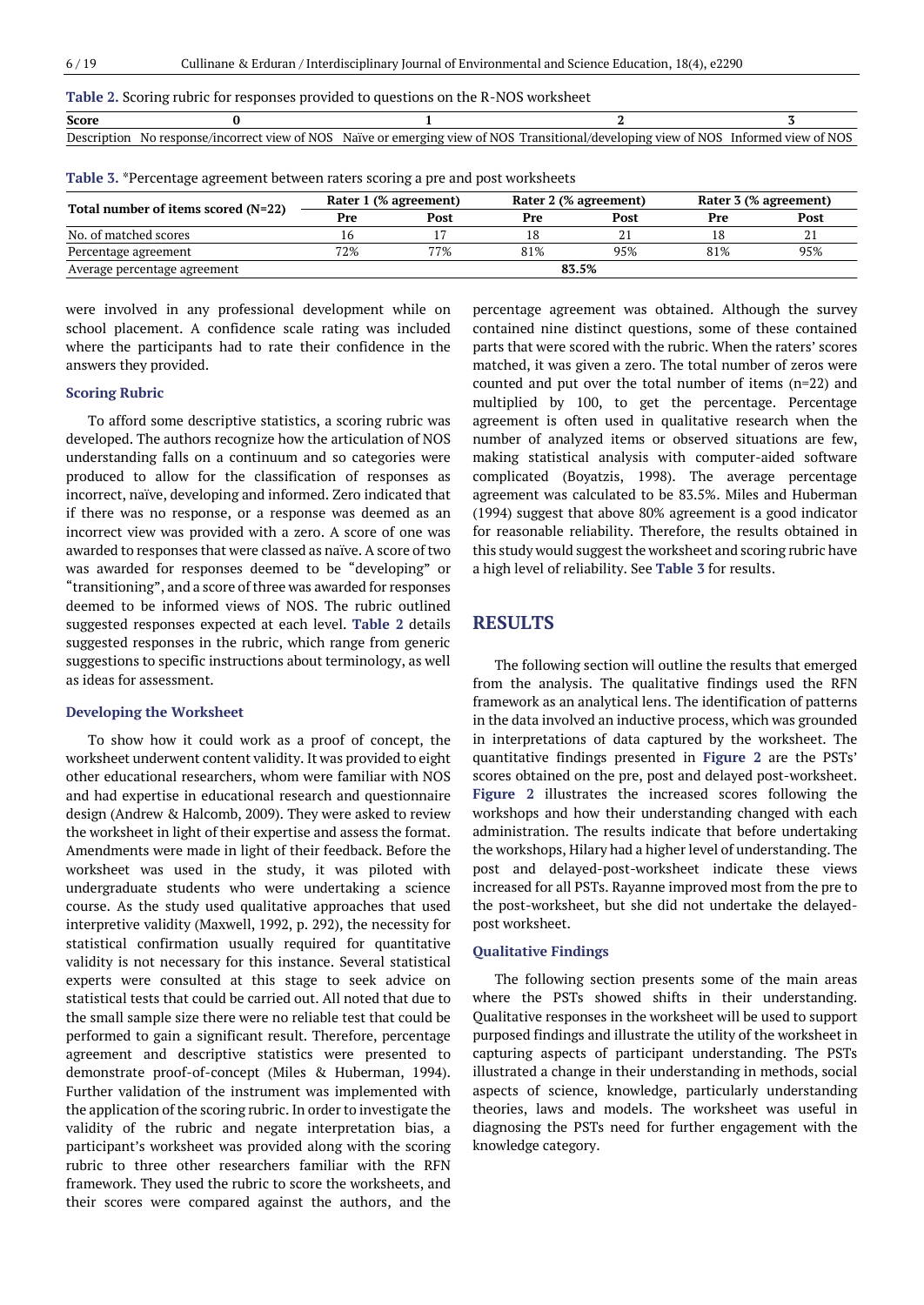

**Figure 2.** Scores obtained by the PSTs on the pre-, post-, and delayed-post worksheets

#### *Understanding scientific methods*

The responses would suggest following participation the PSTs had a better understanding of the different types of methods available to scientists. Before undertaking the workshops, the PSTs believed that science was a linear process and held traditional views of methods in science, and viewed science methods primarily as experimental methods. Rayanne's response from her pre-worksheet below was a typical response from the PSTs to this question.

> Science is still currently very much experiment-based. The scientific method is still highly used. Perhaps in the future, science will not be a linear process. It is currently moving towards 'thinking outside of the box', however it is still mainly a linear process, I think this is due to fear of being wrong and the unknown but it also takes a different way of thinking to 'think outside the box" (pre-worksheet, Rayanne).

However, the PSTs' responses on the post-worksheet indicate they have a more expanded view of scientific methods and see there are a variety of approaches through which scientists conduct their investigations. The change in the terminology used to articulate their view of methods in science is evidence they have furthered their understanding. Felicity, Rayanne and Hilary show they are using more appropriate scientific terminology, when they are using words like observing, testing hypothesis and *independent* and *dependent variables.*

> "There are many different scientific methods such as the normal scientific method observing, categorizing, testing hypothesis" (post-worksheet, Rayanne).

> "There are many different methods used in science; a hypothesis is not always needed, and variables are not always changed" (post-worksheet, Hilary).

> "Science can be done in a variety of manners such as no hypothesis, and hypothesis having independent and dependent variables and observing an event and recording the outcome" (post-worksheet, Felicity).

Although fairly common words in science investigations, the pre-worksheets didn't contain these ideas and therefore would indicate evolving growth in their understanding following participation in the workshops.

#### *Understanding scientific practices*

All the PSTs demonstrated to have a good understanding of the ideas in this question. In all applications of the worksheet, they identified that all scientists were involved in experimenting, observing, disseminating research, and producing explanations. Felicity was the only respondent to state she did not see physicists involved in classification exercises in the pre-worksheet. The worksheet was able to identify that she held beliefs that physics was an older science, and there were no classification activities in that field. Her preworksheet identified that she held the misconception that physicists *"don't need to classify information"* as is an old science and as such, physical concepts were not open to change. However, following her teaching practice, the worksheet was able to identify she changed these ideas to now see that physicists do utilize classification activities in their work. The other respondents' views remained constant in all worksheets. As such, the participants' views aligned well with those presented in the RFN framework.

#### *Understanding scientific knowledge*

The analysis of the worksheet would indicate that there were several instances where the PSTs improved their understanding of scientific knowledge in science such as theories, laws and models. When asked about the misconception of theories turning into laws, the PSTs also held this view before participation in the workshops.

> "Knowledge is always changing due to new technologies and advancements. This is true, but theories can change to laws like Newton's laws but only if they do stand the test that they are correct" (preworksheet, Felicity).

The following responses from Felicity and Hilary demonstrate how the PSTs changed their views and demonstrate an understanding of how (a) theories and laws are forms of scientific knowledge and (b) how theories cannot change into laws.

> "A law is a separate piece of knowledge. A law explains something that can be seen, whereas a theory explains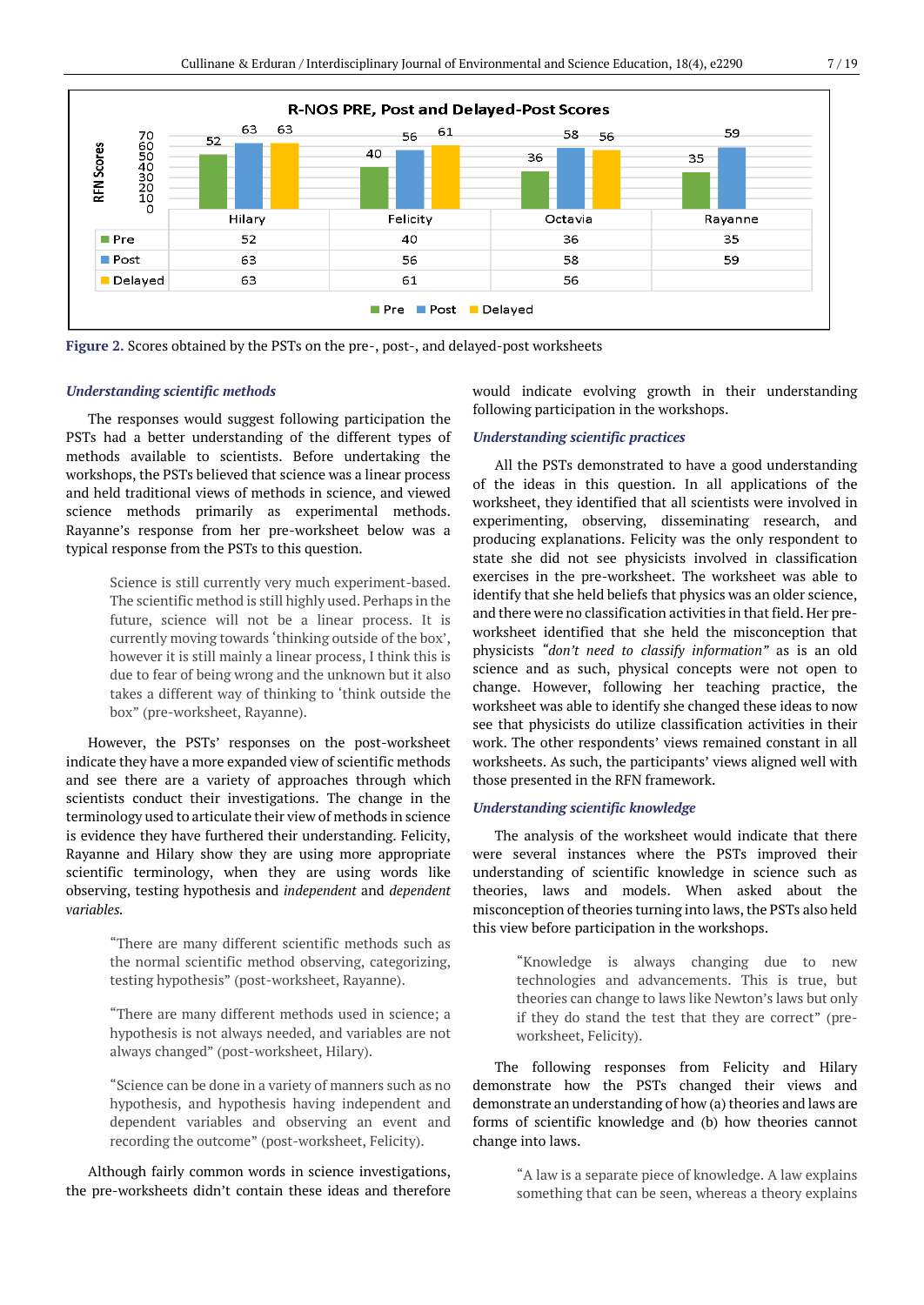something that cannot be seen" (post-worksheet, Felicity).

"Theory represents what we cannot observe. Law represents what we can observe. Therefore, one cannot change into another. However new information and scientific advances are constantly being made" (delayed post-worksheet, Hilary).

The response illustrates Hilary's awareness of the difference between a theory and a law and also the tentative nature of scientific knowledge. However, despite the above change in views, when asked to differentiate between the different types of scientific knowledge (theories, laws, models, and pseudoscience), they displayed varying degrees of understanding. This was evident in the post and delayed postworksheet, where they presented misconceptions about the nature of knowledge, as demonstrated in the comment below from Octavia.

> "One is a model; one is to do with Darwin's theory, and one is to do with Astrology; another strand of science. I feel the map is also linked with science in some way but it's a map and not really scientific" (delayed postworksheet, Octavia).

The worksheet identified how the PSTs needed further engagement with ideas from the knowledge category. Like other studies, this aspect is the one that most have difficulty understanding (Mesci & Schwartz, 2017). When asked if the images of theories, laws, models, and pseudoscience represented similar or different forms of scientific knowledge, the PSTs had difficulty articulating their responses. Many of the responses provided in the post and delayed postworksheets were classed as either naïve or developing.

> "Each are different forms of scientific knowledge. One represents a tree of life, one is a model which can be used to teach Newton's theory of gravity, this is physics and mathematical, one is biological and one astrology" (delayed post-worksheet, Octavia).

One of the interesting findings was how the PSTs now saw the images used as models. Although not an intended answer, it was accurate. The images were models and do indicate how the PSTs understanding of *the scientific knowledge* aspect improved.

> "They are used as models to explain scientific knowledge (post-worksheet, Felicity).

> "As they are all models, i.e., representation of scientific knowledge" (delayed post-worksheet, Felicity).

Although this was not an intended approach of the question, the PST had rightfully identified how the images present were in fact scientific models. This idea will be explored further in future adaptations of the R-NOS survey.

#### *Understanding scientific aims and values*

The PSTs often indicated that the aims and values aspect was the workshop they enjoyed the most. The PSTs provided limited written responses on the worksheets to these Likertstyle questions. Nevertheless, their responses provide beneficial evidence of changed or retained views. When asked about these questions during the workshop, the PSTs discussed how the statements presented were logical, but they had not reflected on them previously. It wasn't until after the workshop that they saw how "blinded" they were to these aspects of science. On looking at their responses, most of the PSTs selected that (a) scientists aim to work with groups and organizations in an unbiased manner bias, (b) scientists aim to be honest in their work, (c) scientists take opposition to their ideas seriously and aim to deal with them, (d) scientists aim to be accurate (e) the interest of funding bodies influencing science, and (g) the scientists' personalities and social circumstances may influence their scientific investigations. However, in statement f, when asked if politics ever influence scientific studies and if scientists ever have to follow the values of the politicians, many indicated that they saw science free from political influence. Views such as these, have the potential to damage understanding of how science works and trust in information if they do not question who is funding the scientist. However, the post and delayed post-worksheet indicated that they disagree, indicating they now see how politics influence science. There is some insight into changing views in the delayed post-worksheet evidenced by Felicity stating how

> "All aspects of our lives are shaped by politics and society."

This would suggest that Felicity now sees how not only science is influenced by these political spheres, but many aspects of our daily lives.

#### *Understanding the social- institutional system*

The questions on the worksheet asked about ideas of politics, the influence of race and nationality on science, gender and religion. Before undertaking the workshops, the worksheet demonstrated that the PSTs had some informed views concerning this aspect. They mainly presented commentary that would indicate informed ideas on how religion and gender influenced in the science community; however, they indicated that these were historical issues and not as importance now. The aspect that the PSTs showed less informed views about was the political aspect. Some of the PSTs believed that politics did not influence science, and devoid of political influence.

> "No. Scientists are always finding new discoveries. I don't think politics influence this" (pre-worksheet, Octavia).

Following the workshops, the PSTs responses indicate that they have changed their views on political influence in science, particularly around how they fund scientific research and published results. Rayanne's post-worksheet presents some ideas from the activities used in the workshop.

> "If a scientific discovery/idea is made and it doesn't agree with how politics wants the world to work, e.g. the finding that smoking is bad was kept a secret due to politics" (post-worksheet, Rayanne).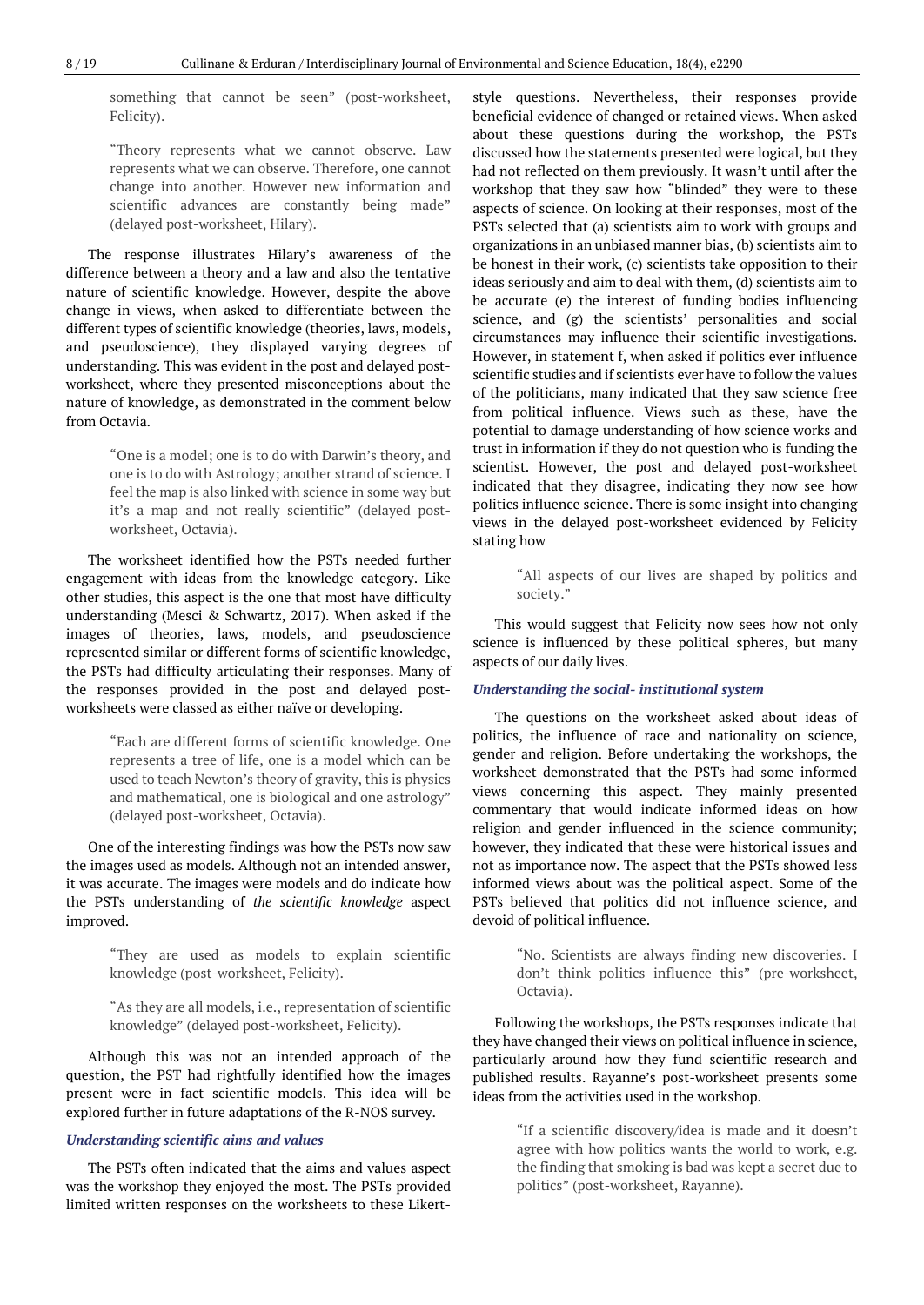"Yes. They fund science facilities they can decide what they won't fund and will get funded" (post-worksheet, Octavia).

"Yes. Politicians will supply money to the research they want the public to know and understand about. They are selective to what they want to supply money to" (delayed post-worksheet, Octavia).

The above quotes indicate that they now see science as politicized. This question contained items that included such topics of race and nationality which is often debated if it has a place for discussion in science. However, it was felt that not including it has the potential to present a false or sanitized view of science and present it as free from racial bias, which history shows is not the case (Stepan, 1982). The PSTs highlight how race does influence the accessibility to science and discrimination different race and nationalities may experience (Stepan 1982). Their responses to the questions on race and nationality questions would indicate that the PSTs too held some informed historical views, such as those by Hilary:

> "Yes. While the race of a scientist is not influential on their work, as with all careers, it can be difficult for minority groups to be given equal opportunity. This can influence science by preventing capable and intelligent scientists from progressing with their work" (preworksheet, Hilary).

It diagnozed their naïve views that science is free of these biases, such as the response from Felicity who identified how race and nationality did not influence science. Although she does recognize international collaborations, her response indicates that she does not recognize international collaborations as something that influences science, and she show some naivety about how it is free from biases.

> "No, nationality [and race] does not influence science as scientists across the world communicate on research… It is fact and is not based on the race that discovered the fact" (pre-worksheet, Felicity).

The post-worksheet identified Felicity changed her views, where she now sees that science is influenced historically by external factors of race and nationality and how international collaborations influence on science. Her second response shows the influence of the workshops as she was shown an activity to illustrate how scientists have developed our understanding of the acids and bases were from all different nationalities.

> "Yes, as different races historically are not seen as high up in within the scientific world as this can influence others acceptance of this work" (post-worksheet, Felicity).

> "Different nationalities have helped develop scientific knowledge and understanding, for example, a number of nationalities were involved in helping develop the pH scale" (post-worksheet, Felicity).

The response prompted from the R-NOS worksheet largely indicates that the PSTs saw race and nationality as factors that influence science and were identified to have informed views before participation in the workshops. These views were maintained and expanded on in the subsequent worksheets. Felicity showed to expand and maintain her views as illustrated by her response in the delay post workshops, and her post-worksheet response directly referred to aspects of the workshop that discussed such issues.

### **CONCLUSIONS AND DISCUSSION**

The findings presented above are indicative of some of the rich insights gained from the administration of the R-NOS. A proof of concept is identified as not the final product and is instead looking at the feasibility of theory for practical use. Firstly, in terms of the quantitative approaches, as a proof of concept, it provided interesting insights into the trends of how the PSTs understanding increased and maintained over the course of the study as shown **Figure 2**. And the quantitative data was garnered from a subjective judgement of qualitative statements, the study showed how the developmental exercises provided a relatively consistent view of this data (e.g., over 80%), allowing for a concise and close-ended view of the data (Boyatzis, 1998) The case studies allow for greater exploration of this data as well. The qualitative aspect of the worksheet allowed us to see how ideas have changed from iteration to iteration to capture a holistic picture of conceptual change. Some of these notable changes captured were after the study they held more informed views around the scientific methods, and the variety of approaches scientists use, as well as the practices they engage with and aims and values that drive scientists and scientific discovery aspect was the part that was of most interest to the PSTs. As teachers who will be informing future generations of these ideas now it is on the new curriculum, it is promising to see that the worksheet could capture their improved conceptions of the idea identified above.

Many of the findings show the worksheet is useful in gathering views of NOS. The worksheet removed force-choice inventory in many cases by providing free responses boxes to further understand ideas provided. This approach which attempts to circumvents issues previously identified by other assessment tools critics. It contained questions on domain general and domain specific questions, as well as questions about professional science. Stadermann and Goedhart (2020) found students in their study did not see a difference between professional science and school science. As such, they have questioned the validity of many NOS test instruments using non-contextualized questions and those that do not differentiate between school science and real science. The worksheet aims to tackle criticism such as these by providing professional aspects of science to distinguish between the activities of school science and scientists in society on individual or group discussion activities. As the worksheet presents reasoning and argumentation activities through domain-specificity aspects, it provides vignettes for PSTs to reason the various claims presented to them (Kuhn, 2010)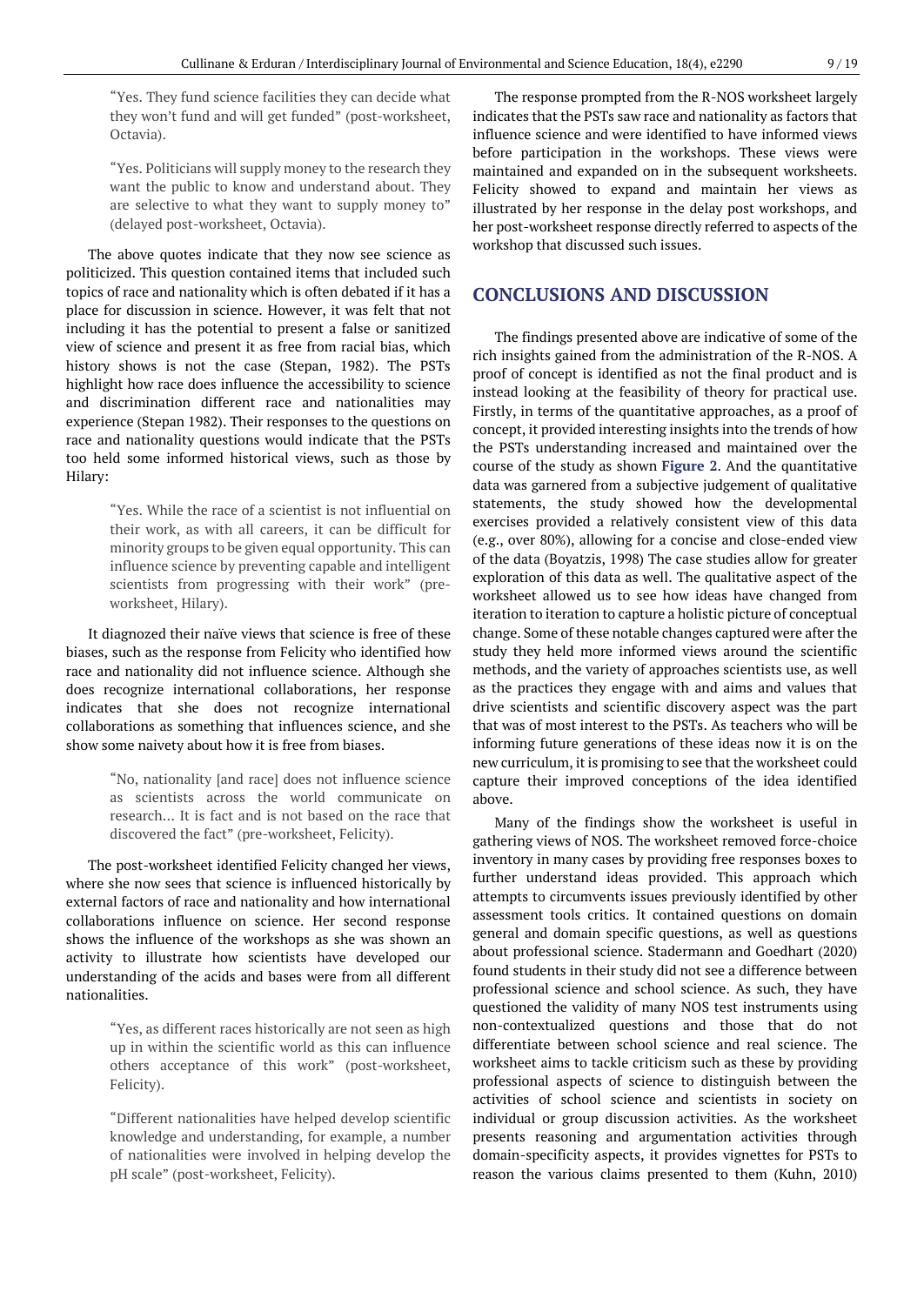which offers value for professional development and providers of professional development.

A unique feature of the worksheet is its use of visual images to help support responses and when used in the classroom affords discussions to act as an organizing tool for NOS knowledge. As the responses illustrate, the PSTs can express their views of the RFN categories in different ways. The study reported here presents the worksheet as a proof of concept to demonstrate the functionality of a tool designed from the RFN perspective and provides some indications from PSTs. Few studies focus on PSTs understanding of NOS from the RFN perspective (Erduran et al., 2020). As the participants never encountered NOS previously, they would be a good indicator to demonstrate how effective the framework is for informing PST about NOS.

Another useful contribution of this worksheet is its ability to develop both qualitative and quantitative measures. The worksheet and scoring rubric allow for easy translation of the qualitative data to descriptive statistics for quantitative measures. The dual-measures of the worksheet allow for practical implementations with limited need for extensive interviews from the participants to better assess understanding of NOS related content. Many other tools outlined have been criticized for being overly conceptional and doing little to help participants understand what was asked (Lederman et al., 2002). The R-NOS worksheet acts as an organizational tool as it provides visual images, statements and reasoning opportunities to help elicit responses around NOS ideas from the RFN categories. The R-NOS worksheet has diagnostic capabilities and was found helpful to diagnose areas in need of further engagement, both before and after the workshops. Many of the concepts that the PSTs had difficulty were consistent with other studies on NOS understanding. Similar to Akerson et al., (2000), Gray and Fouad (2019), and Mesci and Schwartz (2017), the PSTs had difficulty with the interpretations of the knowledge category. Research on teaching and learning shows that it is important to know students' preconceptions, where responses gathered can be used to engage teachers' instructional decisions in the classroom (Cofré et al., 2019). It is recognized that the worksheet is not without its limitations if used as a testing instrument. There may be assumptions that the respondents know and use the terms in the same way as the researchers do. However, the open responses aim to elevate these issues, as the analysis of the responses will identify issues.

The paper adds to the growing body of literature to demonstrate how the theoretical RFN framework can be transformed for practical applications (Erduran et al., 2019). The effectiveness of the transformation into a worksheet is testament to the value of the RFN framework to NOS research. Cofré et al. (2019) conducted a meta-analysis of studies that look exclusively at the understanding of teachers and students NOS learning and teaching. Despite the article considering literature from a diversity of views, such RFN, many of the studies highlighted, continue to use the same questionnaires (e.g., V-NOS D, POSSE, and SUSSI) for teaching and learning and assessment, which illustrates the narrow philosophical lens and approaches prevalent in gathering NOS understanding. Their review only identified seven studies that focused on aspects of NOS that differed from those supported

by the "consensus view". Cofré et al. (2019) highlight the need for empirical research that evaluates different theoretical lens such as the study report here.

What our empirical research provides is an insight into the use of an alternative theoretical approach available for understanding views of NOS. The R-NOS worksheet offers educators a wide range of choices regarding how to embed ideas from the RFN framework's categories into teaching. Another advantage of the worksheet is the visual nature of the questions. As such, it affords the possibility for it to be undertaken by younger participants. Further research could involve not only the application of the worksheet with students in secondary schools and university science students but also an examination of its application as a classroom teaching tool and identifying how the worksheet impacts NOS teaching and understanding.

**Author contributions:** All co-authors have involved in all stages of this study while preparing the final version. They all agree with the results and conclusions.

**Funding:** No external funding is received for this article.

**Acknowledgements:** The authors would like to acknowledge EPI-STEM: National STEM Education Centre at the University of Limerick for participating the research, and we would also like to thank the teachers for participate.

**Declaration of interest:** The authors declare that they have no competing interests.

**Ethics approval and consent to participate:** Ethical approval was granted from the University of Limerick Research Ethics Committee prior to the commencement of the study.

**Availability of data and materials:** All data generated or analyzed during this study are available for sharing when appropriate request is directed to corresponding author.

#### **REFERENCES**

- Abd-El-Khalick, F., Bell, R. L., & Lederman, N. G. (1998). The nature of science & instructional practice: Making the unnatural natural. *Science Education, 82*(4), 417-436. [https://doi.org/10.1002/\(SICI\)1098-237X\(199807\)82:4<](https://doi.org/10.1002/(SICI)1098-237X(199807)82:4%3c417::AID-SCE1%3e3.0.CO;2-E) [417::AID-SCE1>3.0.CO;2-E](https://doi.org/10.1002/(SICI)1098-237X(199807)82:4%3c417::AID-SCE1%3e3.0.CO;2-E)
- Akerson, V. L., Abd-El-Khalick, F., & Lederman, N. G. (2000). The influence of a reflective activity-based approach on elementary teachers' conceptions of the nature of science. *Journal of Research in Science Teaching, 37*, 295-317. [https://doi.org/10.1002/\(SICI\)1098-2736\(200004\)37:4<295](https://doi.org/10.1002/(SICI)1098-2736(200004)37:4%3c295::AID-TEA2%3e3.0.CO;2-2) [::AID-TEA2>3.0.CO;2-2](https://doi.org/10.1002/(SICI)1098-2736(200004)37:4%3c295::AID-TEA2%3e3.0.CO;2-2)
- Allchin, D. (2011). Evaluating knowledge of the nature of (whole) science. *Science Education, 95*(3), 518-542. <https://doi.org/10.1002/sce.20432>
- Antonio, R. P. (2020). Developing students' reflective thinking skills in a metacognitive and argument-driven learning environment. *International Journal of Research in Education and Science, 6*(3), 467-483. [https://doi.org/10.46328/ijres.](https://doi.org/10.46328/ijres.v6i3.1096) [v6i3.1096](https://doi.org/10.46328/ijres.v6i3.1096)
- Bilican, K. (2018). Analysis of pre-service science teachers' understanding of nature of science and proposed arguments on socio-scientific issues. *International Journal of Research in Education and Science, 4*(2), 420-435. <https://doi.org/10.21890/ijres.410632>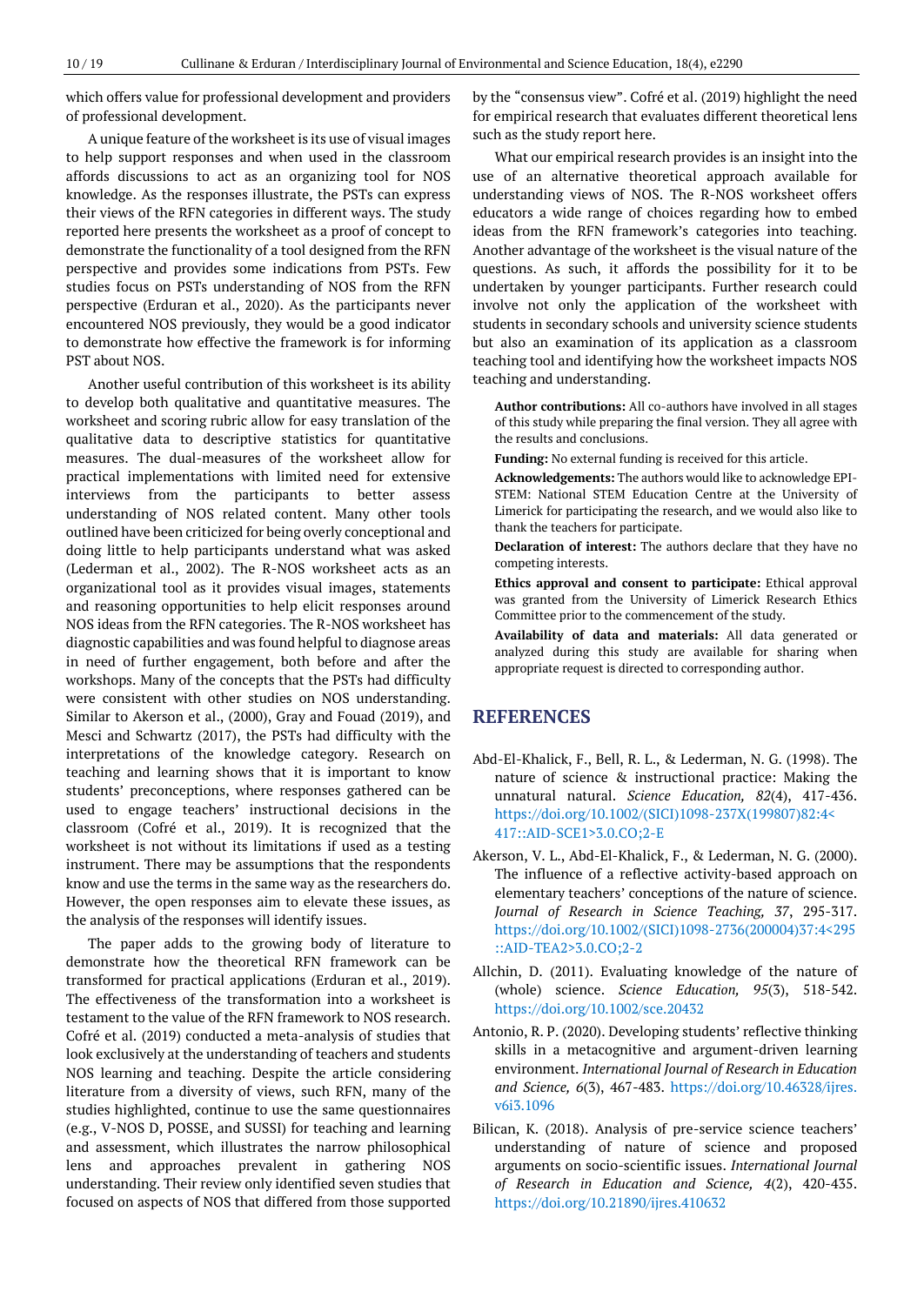- Boyatzis, R. E. (1998). *Transforming qualitative information: Thematic analysis and code development*. SAGE.
- Brandon, R. (1994). Theory and experiment in evolutionary biology. *Synthese, 99*(1), 59-73. [https://doi.org/10.1007/](https://doi.org/10.1007/BF01064530) [BF01064530](https://doi.org/10.1007/BF01064530)
- Caramaschi, M., Cullinane, A., Levrini, O., & Erduran, S. (2022) Mapping the nature of science in the Italian physics curriculum: From missing links to opportunities for reform, *International Journal of Science Education, 44*(1), 115-135.<https://doi.org/10.1080/09500693.2021.2017061>
- Chen, S. (2006). Development of an instrument to assess views on nature of science and attitudes towards teaching science. *Science Education, 90*(5) 803-119. [https://doi.org/](https://doi.org/10.1002/sce.20147) [10.1002/sce.20147](https://doi.org/10.1002/sce.20147)
- Cheung, K. K. C. (2020). Exploring the inclusion of nature of science in biology curriculum and high-stakes assessments in Hong Kong. *Science & Education, 29*(3), 491-512. <https://doi.org/10.1007/s11191-020-00113-x>
- Cofré, H., Núñez, P., Santibáñez, D., Pavez J. M., Valencia, M., & Vergara, C. (2019). A critical review of students' and teachers' understandings of nature of science. *Science & Education, 28*, 205-248. [https://doi.org/10.1007/s11191-](https://doi.org/10.1007/s11191-019-00051-3) [019-00051-3](https://doi.org/10.1007/s11191-019-00051-3)
- Cooley, W. W., & Klopfer, L. E. (1961). *Tous: Test on understanding science*. Educational Surveying Service.
- Cullinane, A. (2018). *Incorporating nature of science into initial science teacher education* [Unpublished PhD dissertation]. University of Limerick, Ireland.
- Cullinane, A., & Erduran, S. (2022). Nature of Science in Preservice Science Teacher Education–Case Studies of Irish Pre-service Science Teachers. *Journal of Science Teacher Education*. Published online: 5 May 2022. <https://doi.org/10.1080/1046560X.2022.2042978>
- Cullinane, A., Hillier, J., Childs, A. & Erduran, S. (2022). Teachers' perceptions of Brandon's Matrix as a framework for the teaching and assessment of scientific methods in school science. *Research in Science Education*. Published: 26 March 2022. <https://doi.org/10.1007/s11165-022-10044-y>
- Driver, R., Leach, J., Miller, R., & Scott, P. (1996). *Young people's images of science*. Open University Press.
- Duschl, R. (1990). *Restructuring science education: The importance of theories and their development*. Teacher's College Press.
- Erduran, S., & Dagher, Z. R (2014). *Reconceptualizing the nature of science for science education: Scientific knowledge, practices and other family categories*. Springer.
- Erduran, S., Dagher, Z. R., & McDonald, C. V. (2019). Contributions of the family resemblance approach to nature of science in science education. *Science & Education 28*, 311-328.<https://doi.org/10.1007/s11191-019-00052-2>
- Erduran, S., Kaya, E., Cilekrenkli, A., Akgun S., & Aksoz, B (2021). Perceptions of nature of science emerging in group discussions: A comparative account of pre-service teachers from Turkey and England. *International Journal of Science and Mathematics Education, 19*, 1375-1396. <https://doi.org/10.1007/s10763-020-10110-9>
- Erduran, S., Kaya, E., Cullinane, A., Imran, O., & Kaya, S. (2020). Practical learning resources and teacher education strategies for understanding nature of science. In W. McComas (Ed.), *The nature of science in science education: Rationales and strategies* (2nd ed.). Springer.
- Gray, K. L., & Fouad, K. E. (2019). A novel method for teaching the difference and relationship between theories and laws. *Science & Education, 28*, 471-501. [https://doi.org/10.1007/](https://doi.org/10.1007/s11191-019-00040-6) [s11191-019-00040-6](https://doi.org/10.1007/s11191-019-00040-6)
- Hodson, D., & Wong, S. L. (2017). Going beyond the consensus view: Broadening and enriching the scope of NOS-oriented curricula. *Canadian Journal of Science, Mathematics and Technology Education, 17*(1), 3-17. [https://doi.org/10.1080/](https://doi.org/10.1080/14926156.2016.1271919) [14926156.2016.1271919](https://doi.org/10.1080/14926156.2016.1271919)
- Irzik, G., & Nola, R. (2011). A family resemblance approach to the nature of science for science education. *Science & Education, 20*(7-8), 591-607. [https://doi.org/10.1007/](https://doi.org/10.1007/s11191-010-9293-4) [s11191-010-9293-4](https://doi.org/10.1007/s11191-010-9293-4)
- Justi, R., & Gilbert, J. (2000). History and philosophy of science through models: Some challenges in the case of 'the atom'. *International Journal of Science Education, 22*(9), 993-1009. <https://doi.org/10.1080/095006900416875>
- Kaya, E., Erduran, S., Aksoz, B., & Akgun, S. (2019). Reconceptualised family resemblance approach to nature of science in pre-service science teacher education. *International Journal of Science Education, 41*(1), 21-47. <https://doi.org/10.1080/09500693.2018.1529447>
- Kelly, R., & Erduran, S. (2018). Understanding aims and values of science: Developments in the junior cyclespecifications on nature of science and pre-service science teachers'views in Ireland. *Irish Educational Studies*. <https://doi.org/10.1080/03323315.2018.1512886>
- Kimball, M. E. (1967). Understanding the nature of science: A comparison of scientists and science teachers. *Journal of Research in Science Teaching, 5*(2), 110-120. [https://doi.org/](https://doi.org/10.1002/tea.3660050204) [10.1002/tea.3660050204](https://doi.org/10.1002/tea.3660050204)
- Kuhn, D. (2010). Teaching and learning science as argument. *Science Education, 94*, 810-824. [https://doi.org/10.1002/](https://doi.org/10.1002/sce.20395) [sce.20395](https://doi.org/10.1002/sce.20395)
- Kuhn, T. S. (1962). *The structure of scientific revolutions*. The University of Chicago Press.
- Lederman, N. G. (1992). Students' & teachers' conceptions of the nature of science: A review of the research. *Journal of Research in Science Teaching, 29*(4), 331-359. <https://doi.org/10.1002/tea.3660290404>
- Lederman, N. G., & Abd-El-Khalick, F. (1998). Avoiding denatured science: Activities that promote understandings of the nature of science. In W. McComas (Ed.), *The nature of science in science education: Rationales and strategies* (pp. 83-126). Kluwer. [https://doi.org/10.1007/0-306-47215-5\\_5](https://doi.org/10.1007/0-306-47215-5_5)
- Lederman, N. G., Abd-El-Khalick, F., Bell, R. L., & Schwartz, R. S. (2002). Views of nature of science survey: Toward valid & meaningful assessment of learners' conceptions of nature of science. *Journal of Research in Science Teaching, 39*(6), 497-521. <https://doi.org/10.1002/tea.10034>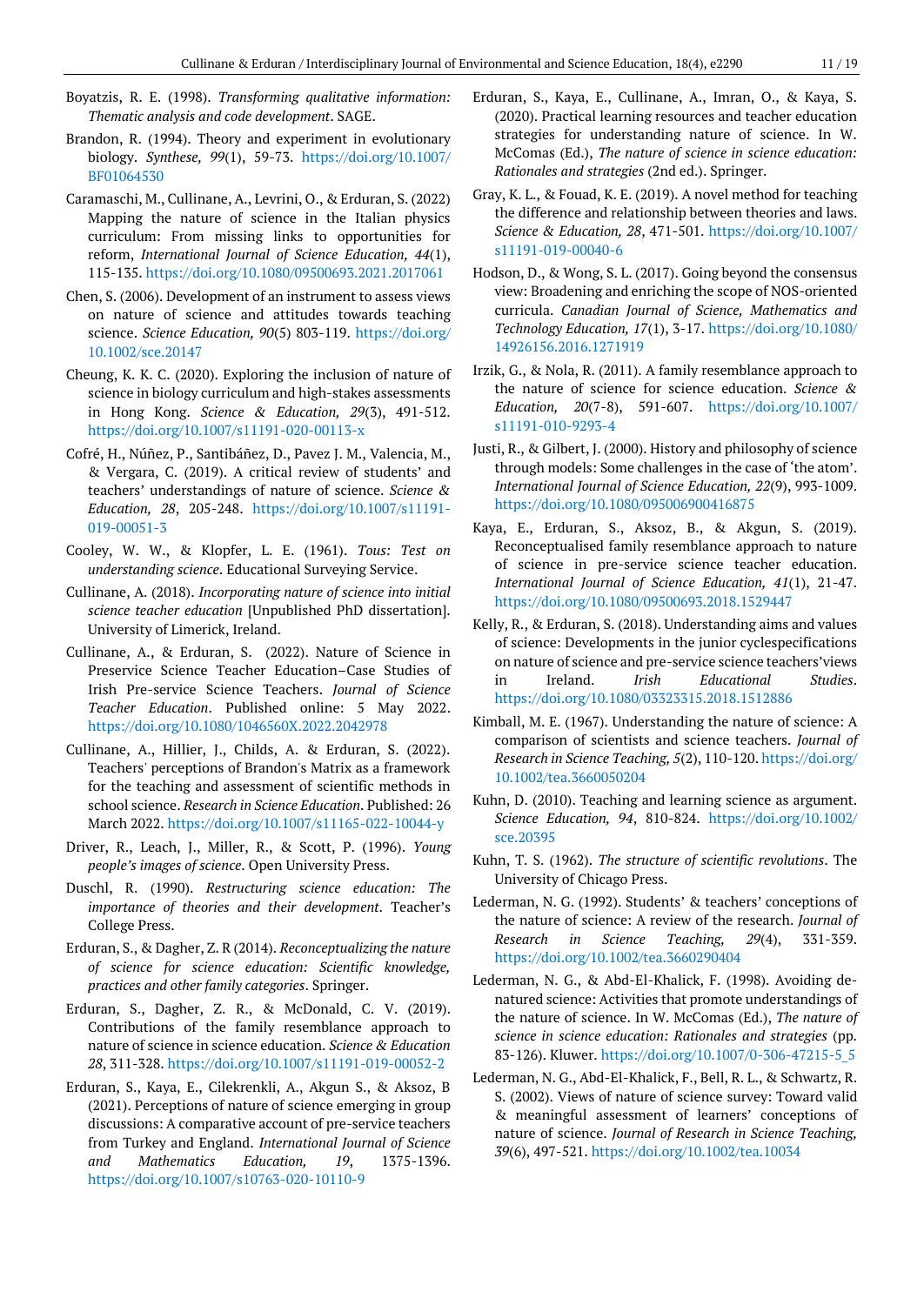- Lederman, N., Wade, P., & Bell, R. L. (1998). Assessing the nature of science: What is the nature of our assessments? *Science & Education, 7*(6), 595-615. [https://doi.org/10.](https://doi.org/10.1023/A:1008601707321) [1023/A:1008601707321](https://doi.org/10.1023/A:1008601707321)
- Liang, L. L., Chen, S., Chen, X., Kaya, O. N., Adams, A. D., Macklin, M., & Ebenezer, J. (2008). Assessing preservice elementary teachers' views on the nature of scientific knowledge: A dual-response instrument. *Asia-Pacific Forum on Science Learning and Teaching, 9*(1), 1-19.
- Matthews, M. (2012). Changing the focus: From nature of science (NOS) to features of science. In M. S. Khine (Ed.), *Advances in nature of science research* (pp. 3-26). Springer. [https://doi.org/10.1007/978-94-007-2457-0\\_1](https://doi.org/10.1007/978-94-007-2457-0_1)
- Maxwell, J. A. (1992). Understanding and validity in qualitative research. *Harvard Educational Review, 62*(3), 279-301. <https://doi.org/10.17763/haer.62.3.8323320856251826>
- Mesci, G., & Schwartz, R. S. (2017). Changing preservice science teachers' views of nature of science: Why some conceptions may be more easily altered than others. *Research in Science Education, 47*, 329-351. [https://doi.org/](https://doi.org/10.1007/s11165-015-9503-9) [10.1007/s11165-015-9503-9](https://doi.org/10.1007/s11165-015-9503-9)
- Miles, M. B., & Huberman, M. (1994). *Qualitative data analysis: A sourcebook of new methods*. SAGE.
- Petersen, I., Herzog, S., Bath, C., & Fleißner, A. (2020). Contextualisation of factual knowledge in genetics: A preand post- survey of undergraduates' understanding of the nature of science. *Interdisciplinary Journal of Environmental and Science Education*, *16*(2), e2215. [https://doi.org/10.](https://doi.org/10.29333/ijese/7816) [29333/ijese/7816](https://doi.org/10.29333/ijese/7816)
- Puttick, S., & Cullinane, A. (2021). Towards the nature of geography for geography education: An exploratory account, learning from work on the nature of science. *Journal of Geography in Higher Education*. <https://doi.org/10.1080/03098265.2021.1903844>
- Schwartz, R. S., Lederman, N., & Lederman, N. (2008, March). *An instrument to assess views of scientific inquiry: The VOSI questionnaire* [Paper presentation]. The International Conference of the National Association for Research in Science Teaching. Baltimore, MD, USA.
- Stadermann, H. K. E., & Goedhart, M. J. (2020). Secondary school students' views of nature of science in quantum physics. *International Journal of Science Education*, 42(6), 997-1016.<https://doi.org/10.1080/09500693.2020.1745926>
- Stepan, N. (1982). *The idea of race in science: Great Britain 1800 -1960*. The Macmillan Press. [https://doi.org/10.1007/978-](https://doi.org/10.1007/978-1-349-05452-7) [1-349-05452-7](https://doi.org/10.1007/978-1-349-05452-7)
- Wooding, S., Cullinane, A., & Erduran, S. (2020). *Supporting the teaching of scientific methods in practical science*. University of Oxford.<https://doi.org/10.5287/bodleian:xqvKxnmnX>
- Yeh, Y., Erduran, S., & Hsu, Y. S. (2019). Investigating coherence on nature of science in the science curriculum documents: Taiwan as a case study. *Science & Education, 28*(3-5), 291-310. [https://doi.org/10.1007/s11191-019-](https://doi.org/10.1007/s11191-019-00053-1) [00053-1](https://doi.org/10.1007/s11191-019-00053-1)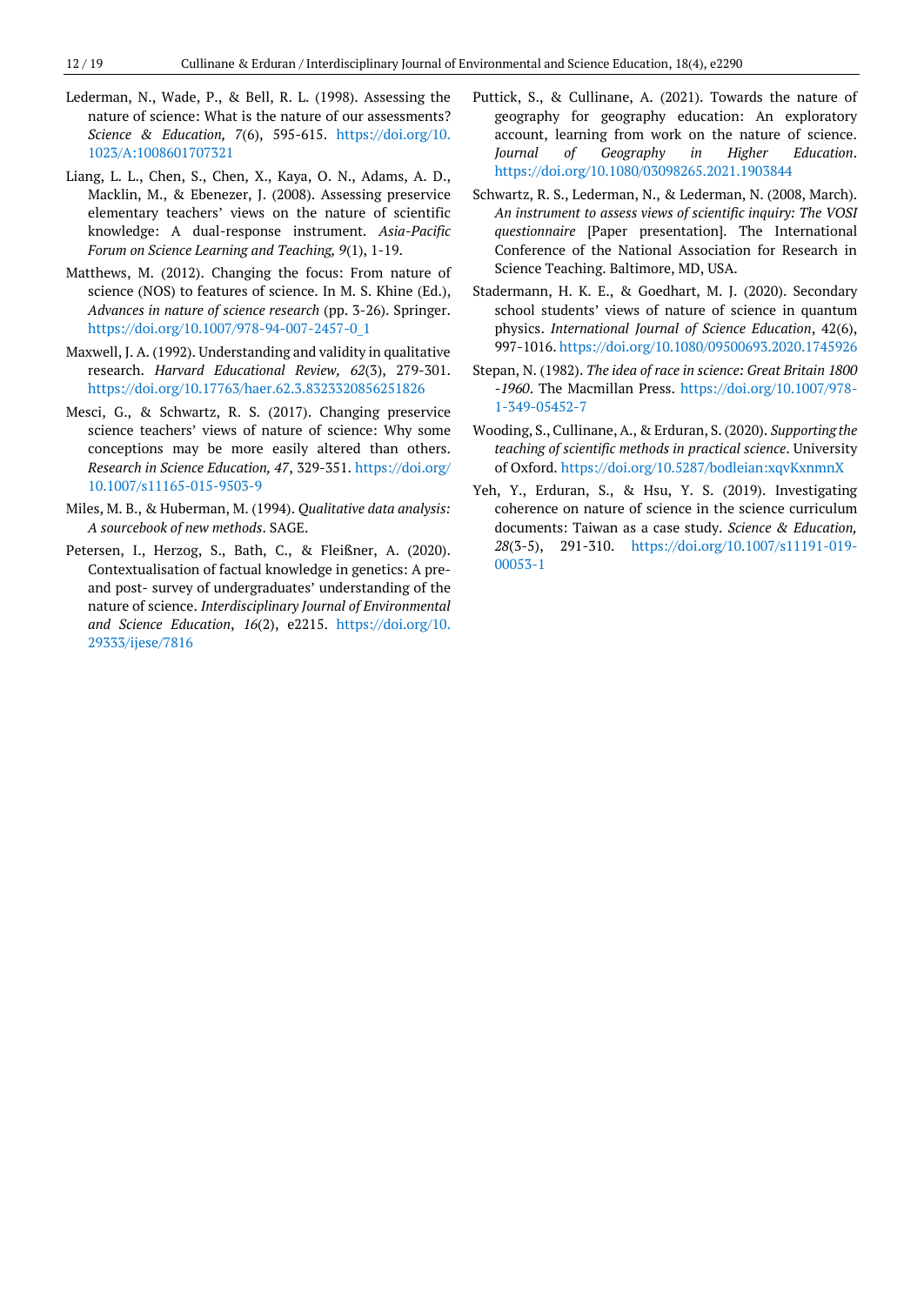### **APPENDIX A: R-NOS WORKSHEET**

#### **Name:** \_\_\_\_\_\_\_\_\_\_\_\_\_\_\_\_\_\_\_\_\_\_\_\_\_\_\_\_\_\_\_\_\_\_\_\_\_\_\_\_\_\_\_\_\_\_\_\_\_\_\_\_\_\_\_\_\_\_\_\_\_\_\_\_\_\_ **ID:** \_\_\_\_\_\_\_\_\_\_\_\_\_\_\_\_\_\_\_\_\_\_\_\_\_\_\_\_\_\_\_\_\_\_\_\_\_\_\_\_\_\_\_\_\_\_\_\_\_\_\_\_\_\_\_\_\_\_\_

#### **Nature of Science Pre-Test Questionnaire**

Nature of science examines how science works and what makes science "science". Depending on perspective, everyone sees science differently; therefore the aim of this questionnaire is to get your perspectives as pre-service teachers. Please answer each of the following questions. You can use all the space provided and extra pages to answer a question if necessary. Please try to write answers for all parts where necessary. This is not a test and will not be graded.

1.1. Which statement represents your view of science? Place a tick in the box under the statement you agree with. Please select only one.

| Science is another way of knowing.<br>All other perspectives and views are<br>as equally valid, i.e., all religious<br>positions, all art forms, all political<br>movements.<br>What is considered knowledge is<br>relative to the person's perspective<br>on the world. | Science knowledge is the only authentic<br>knowledge, because it comes from the<br>confirmation of theories and objective<br>scientific methods.<br>Scientists have to be objective in their<br>research and reality can be studied<br>independently of the scientists influence on<br>the data obtained. | Scientific knowledge is constructed by<br>a scientist's perception and social<br>experience, and is not just discovered<br>from the world through an objective<br>scientific method.<br>Therefore, it holds that there is more<br>than one valid methodology to<br>seeking scientific knowledge. |
|--------------------------------------------------------------------------------------------------------------------------------------------------------------------------------------------------------------------------------------------------------------------------|-----------------------------------------------------------------------------------------------------------------------------------------------------------------------------------------------------------------------------------------------------------------------------------------------------------|--------------------------------------------------------------------------------------------------------------------------------------------------------------------------------------------------------------------------------------------------------------------------------------------------|
|                                                                                                                                                                                                                                                                          |                                                                                                                                                                                                                                                                                                           |                                                                                                                                                                                                                                                                                                  |

1.2. Please explain why the statement you have chosen represent your views of science.

- 1.3. Is there a second statement from the list above that you feel also represents your views?
- 2.1. In the scientific community, scientists have certain aims they want to achieve and various values to which they much adhere. Please tick if you strongly agree, agree, disagree or strongly disagree or don't know, in the boxes provided to indicate how you feel about each statement.

#### **A. Scientists aim to work with groups and organisations in an unbiased manner.**

| stronglv<br>ຼ | .orpo   | $\sim$<br>Iisagree | trongh<br>υı                    | do not |  |
|---------------|---------|--------------------|---------------------------------|--------|--|
| agree         | ັ<br>** |                    | . .<br>licaoree<br>$\mathbf{L}$ | know   |  |

#### **Any comment:**

#### **B. Scientists aim to be honest in their work.**

| agroo<br>orog<br>$\check{ }$                    | <i>rongly</i><br>$\check{ }$ | ' do not<br>. |  |
|-------------------------------------------------|------------------------------|---------------|--|
| . .<br><i>aorpp</i><br>arron.<br>us<br>$\cdots$ |                              | кпои          |  |

**Any comment:**

#### **C. Scientists take opposition to their ideas seriously and aim to deal with them.**

| $\sim$ $\sim$ $\sim$<br>stronglv | Agree | - -<br>Jisagree | strongly | do not |  |
|----------------------------------|-------|-----------------|----------|--------|--|
| agree                            |       |                 | disagree | know   |  |
|                                  |       |                 |          |        |  |

**Any comment:**

#### **D. Scientists do not aim to be accurate as often scientific knowledge is formed from mistakes made by the scientist.**

| <b>.</b><br>strongly<br>ັ | <b>orgo</b> | Isagree | stronglv<br>. | do not<br>$-$ |  |
|---------------------------|-------------|---------|---------------|---------------|--|
| noroo<br>$4.51$ cc        | ື້<br>. .   | ຼ       | "equarpo"     | know          |  |

**Any comment:**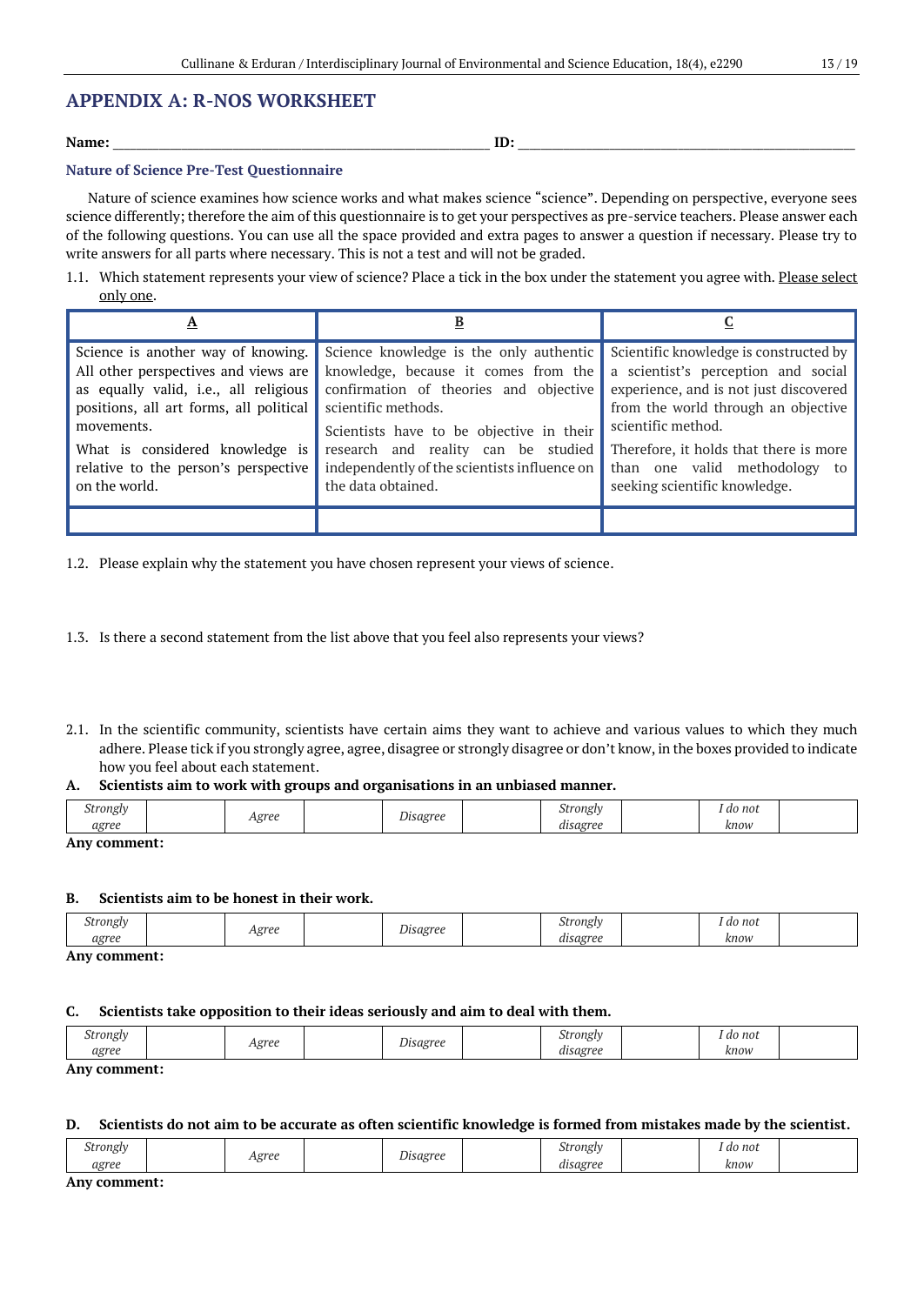**E. The interests and preferences of organisations that fund research often cloud scientists' design and their interpretation of the findings and consequently the results that are disseminated to the public can be also be clouded as a result.**

| strongly<br>ັ    | oroo   | $\overline{\phantom{a}}$<br>Disagree | <i>trongly</i><br>، 11. | do not |  |
|------------------|--------|--------------------------------------|-------------------------|--------|--|
| norpp<br>us<br>. | $-551$ |                                      | disagree<br>. .         | know   |  |

#### **Any comment:**

### **F. Politics never influences scientific studies and scientists never have to follow the values of the politicians.**

| erongly to the control.<br>$\tilde{\phantom{a}}$ | oroi<br> | $\overline{\phantom{a}}$<br>sagree | $\sim$<br>*rongly<br>$\overline{\phantom{0}}$ | do not<br>. |  |
|--------------------------------------------------|----------|------------------------------------|-----------------------------------------------|-------------|--|
| noree<br>$\sim$                                  | ັ        |                                    |                                               | know        |  |
|                                                  |          |                                    |                                               |             |  |

**Any comment:**

#### **G. Scientists strive to conduct their inquiries in an objective way. Yet as with any human being, the scientists' personalities and social circumstances may influence their scientific investigations.**

| itronglv<br>، با ت | <b>orpo</b>  | sagree   | itronglv<br>ີ                | ' do not<br>. |  |
|--------------------|--------------|----------|------------------------------|---------------|--|
| agree              | . اخترا<br>. | - -<br>ຼ | $\cdot$ .<br>norpp<br>0.6317 | know          |  |

## **Any comment:**

3.1. Which of the images DO NOT illustrate an example of scientific knowledge? Place a tick in the box(es) under the image. You may tick more than one box.

| J)<br>$\Lambda$          |          | H<br>$\mathbf{a}_{\cdot \cdot \cdot}$<br>w<br><b>VOUT AT A</b><br>28.007 <sub>0</sub><br>$16''$ T at | m<br>= GMn                            |
|--------------------------|----------|------------------------------------------------------------------------------------------------------|---------------------------------------|
| 1. Darwin's tree of life | 2. Atlas | 3. Astrological birth chart                                                                          | 4. Newton's explanation of<br>gravity |
|                          |          |                                                                                                      |                                       |

- 3.2. Please explain why/ how the image(s) you chose do not illustrate example(s) of scientific knowledge.
- 3.3. Why do you feel that the other images (which you did not tick) are examples of scientific knowledge?
- 3.4. There are different forms of scientific knowledge. Are the images above representing similar forms OR different forms of scientific knowledge? Please explain your answer.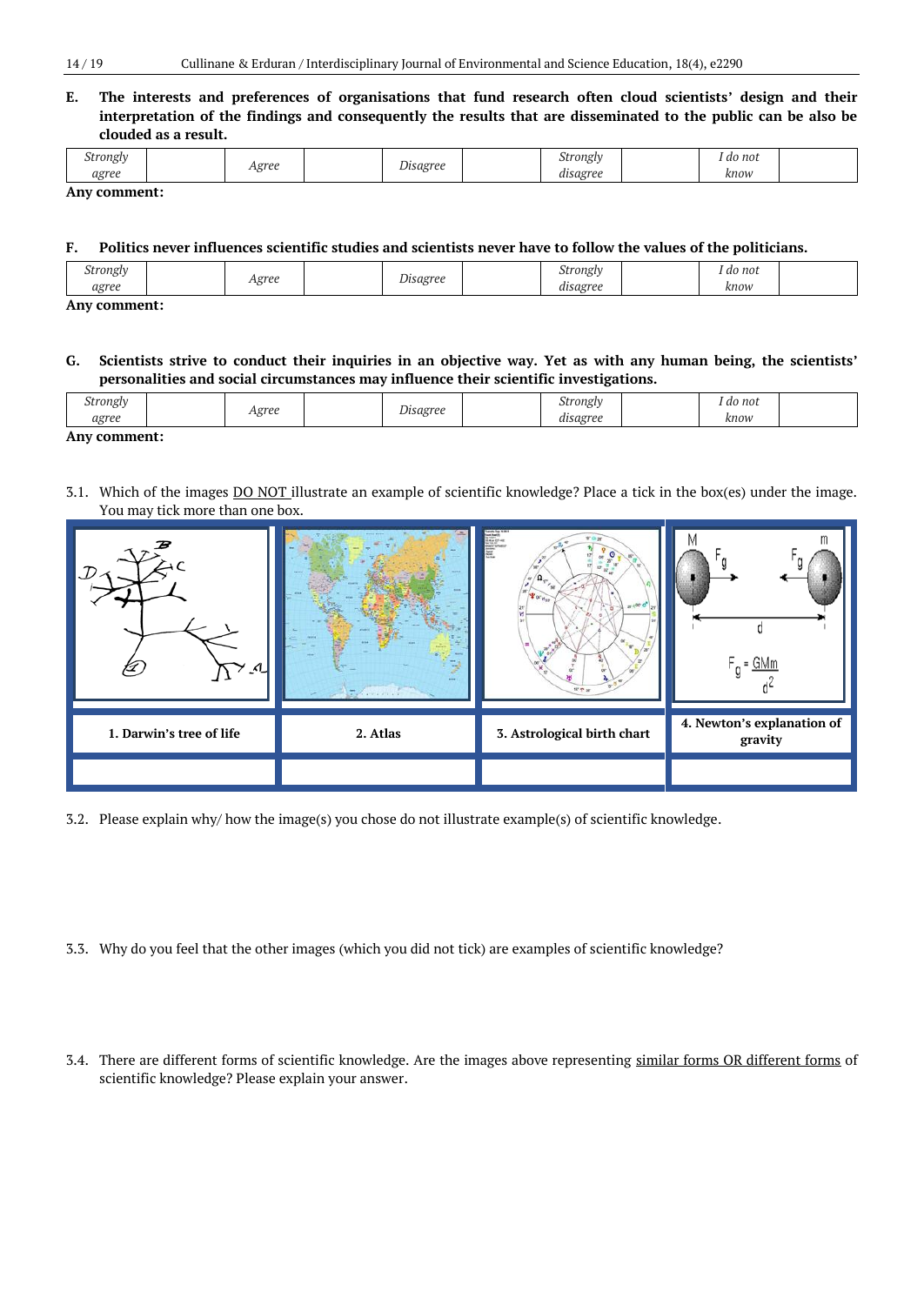4.1. Which of the following practices best characterises the practices of scientists (biologists, chemists, and physicists)? You may choose more than one characteristic for each scientist and you may choose the same characteristic for more than one type of scientist.

|                                                                            | <b>Biologists</b> | <b>Chemists</b> | <b>Physicists</b> |
|----------------------------------------------------------------------------|-------------------|-----------------|-------------------|
| <b>Experimenting</b>                                                       |                   |                 |                   |
| Observing the world for interpretation                                     |                   |                 |                   |
| Classifying data to produce scientific knowledge                           |                   |                 |                   |
| Disseminating research findings through conferences and journals           |                   |                 |                   |
| Discussing and debating data to produce explanations with other scientists |                   |                 |                   |

If you **DID NOT** tick a certain practice, please explain why it is not a practice undertaken by the particular scientist. **4.2. Biologists:**

**4.3. Chemists:**

**4.4. Physicists:**

5.1. Do you think the aspects pictured here influence science? Tick YES or NO in the circle provided.



- 5.2. **Race:** YES  $\bigcirc$  NO  $\bigcirc$ . Please explain your answer.
- 5.3. **Nationality:** YES  $\bigcirc$  NO  $\bigcirc$ . Please explain your answer.
- 5.4. **Gender:** YES ◯ NO ◯. Please explain your answer.
- 5.5. **Politics:** YES  $\bigcirc$  NO  $\bigcirc$ . Please explain your answer.
- 5.6. **Religion:** YES ◯ NO ◯. Please explain your answer.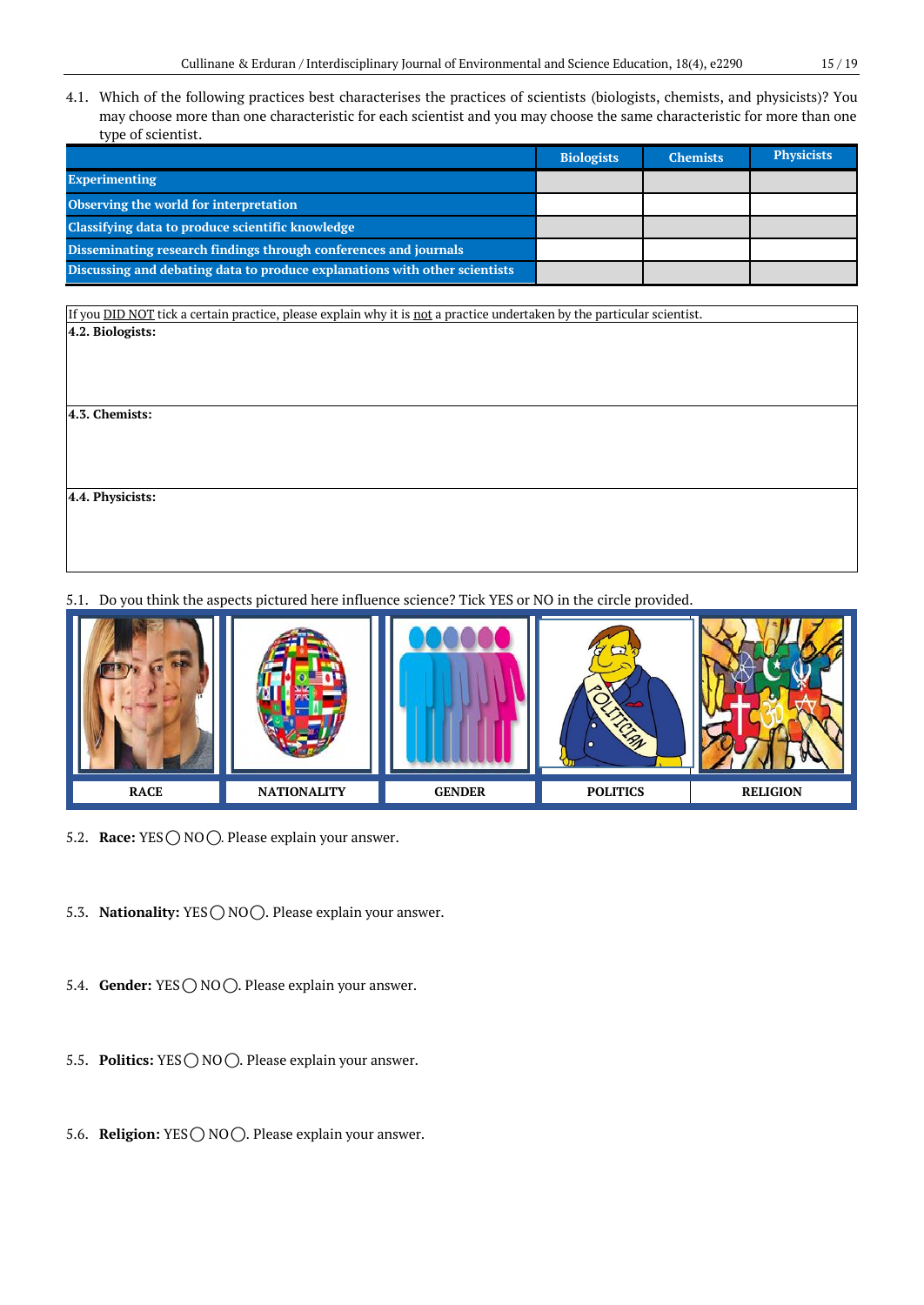6.1. Science is concerned with creating models to explain things. Which image(s) do you believe represents scientific models? Please indicate your answer with a tick under the image(s) you think represent scientific models. You may tick more than one image.



- 6.2. If there were any image(s) you DID NOT select, please explain why you believe it does not represent scientific model(s).
- 7.1. Scientific theories are a form of scientific knowledge. Read the statements below and select the statement(s) that best describes your thinking on scientific theories. You may tick more than one statement.

| The knowledge we know today will not<br>change. The theories and ideas we have are<br>so rigorously tested by scientists that they<br>will never change. | Our knowledge is always changing. When a<br>theory has stood the test of time and is<br>shown to be valid under all conditions that<br>can be tested, it may be given status of a law. | Our knowledge is always changing as technology<br>advances and scientists can get a better<br>understanding of how the world works, however<br>no matter how much our knowledge grows, a<br>theory will never change into a law. |
|----------------------------------------------------------------------------------------------------------------------------------------------------------|----------------------------------------------------------------------------------------------------------------------------------------------------------------------------------------|----------------------------------------------------------------------------------------------------------------------------------------------------------------------------------------------------------------------------------|
|                                                                                                                                                          |                                                                                                                                                                                        |                                                                                                                                                                                                                                  |

7.2. Please explain why you have chosen the statement(s) you have.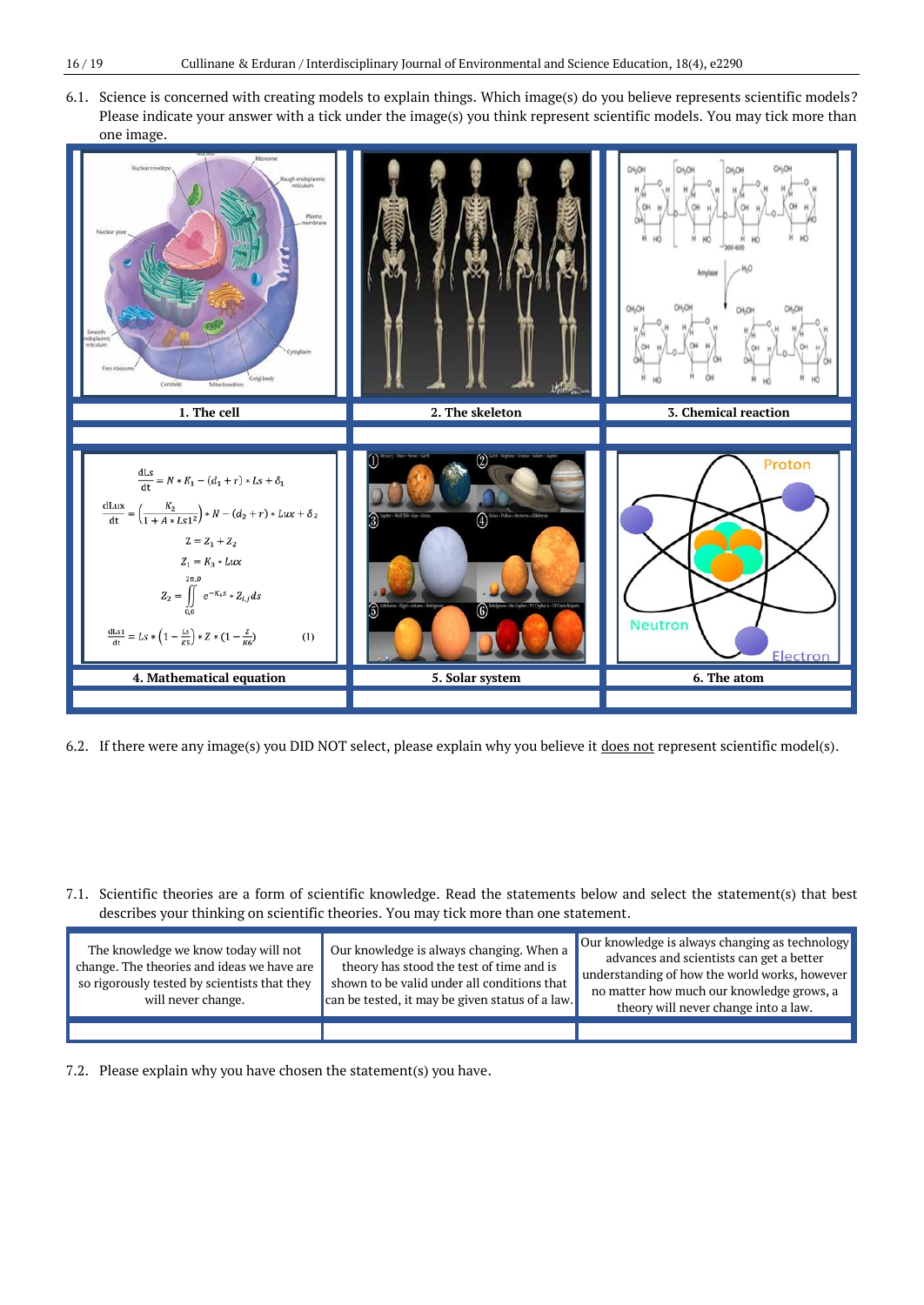#### 8.1. Which of the following two explanations below best represents how science is conducted in the scientific community?



- 8.2. Please explain your choice above.
- 9.1. There are a variety of methods and approaches that scientists use to produce new scientific knowledge. There are four scientific approaches below. Match the *example approach* (in the first box) to the *explanation of the approach* (in the second box) in the table below.

|  | Match the letter in the first box to the number in the second box in the table below. |  |  |  |
|--|---------------------------------------------------------------------------------------|--|--|--|
|--|---------------------------------------------------------------------------------------|--|--|--|

| approach<br>:xample                     |  |  |
|-----------------------------------------|--|--|
| : approach<br>*xplanation<br>tne<br>-01 |  |  |

| <b>EXAMPLE APPROACH</b>                                              | EXPLANATION OF THE APPROACH                                             |
|----------------------------------------------------------------------|-------------------------------------------------------------------------|
| Testing if the insulating properties of Styrofoam are greater<br>А.  | This scientific approach tests a hypothesis without changing<br>ш.      |
| than that of fibre glass.                                            | dependent and independent variables.                                    |
| Investigating if the wavelength of light emitted from a pulsar<br>B. | This scientific approach does not test a hypothesis, but<br>2.          |
| in space is radio, visible, x-ray or gamma.                          | conducts an experiment to measure the outcome.                          |
| Breeding a labrador and a poodle together, to see the new            | This scientific approach has no hypothesis; it is an exploratory<br>-3. |
| breed's features.                                                    | approach to measure or observe an outcome.                              |
| Deep sea-exploration.                                                | This scientific approach tests a hypothesis by changing<br>4.           |
|                                                                      | dependent and independent variables.                                    |
|                                                                      |                                                                         |

*On a scale of 1- 10 with 1 being not very confident and 10 being very confident, how would you rate your confidence with the answers you supplied to this questionnaire*

| Not very confident Very confident |  |  |  |  |  |  |
|-----------------------------------|--|--|--|--|--|--|
|                                   |  |  |  |  |  |  |

*Thank you for completing this questionnaire*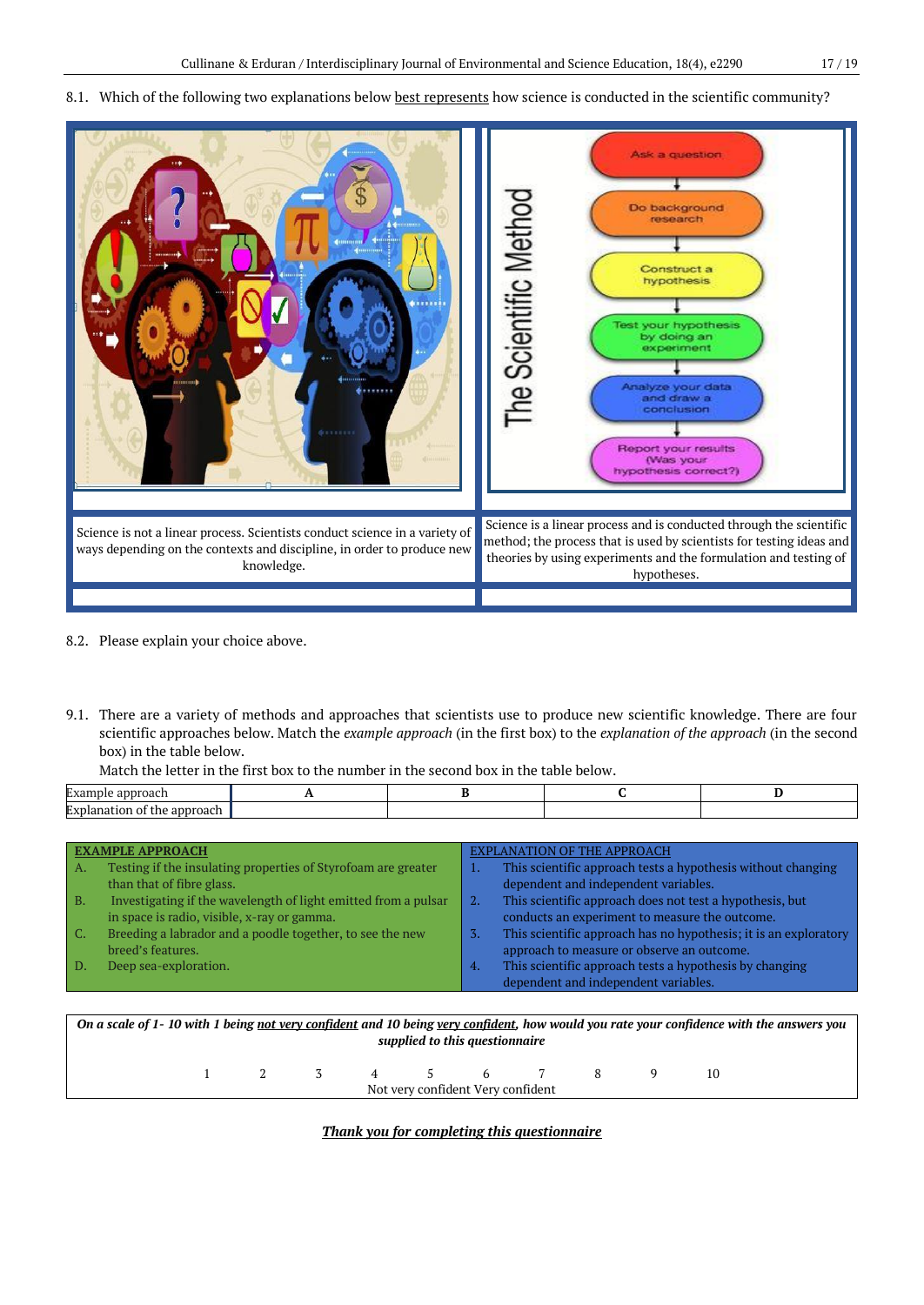# **APPENDIX B: SCORING RUBRIC FOR R-NOS WORKSHEET**

|                                                                                                                                                                                                              | 0=Incorrect view/no<br>view                                                                                                                                                                                        | 1=Naïve/Emerging views of<br><b>NOS</b>                                                                                                                                                                                            | 2= Transitional/Developing<br>view of NOS                                                                                                                                                                                                              | 3= Informed view of NOS                                                                                                                                                                                                                |
|--------------------------------------------------------------------------------------------------------------------------------------------------------------------------------------------------------------|--------------------------------------------------------------------------------------------------------------------------------------------------------------------------------------------------------------------|------------------------------------------------------------------------------------------------------------------------------------------------------------------------------------------------------------------------------------|--------------------------------------------------------------------------------------------------------------------------------------------------------------------------------------------------------------------------------------------------------|----------------------------------------------------------------------------------------------------------------------------------------------------------------------------------------------------------------------------------------|
| Question 1: Philosophical<br>views.<br>Evidence for change in<br>philosophical views.                                                                                                                        | No response.                                                                                                                                                                                                       | Ticked one or two<br>philosophical statements<br>but did not elaborate as to<br>why they selected these<br>statements. Or have<br>unclear or confused ideas<br>in their response, or refer<br>to science being black and<br>white. | Ticked one or two<br>philosophical statements but<br>have some unclear/confused<br>views of science but mention<br>science as a human activity<br>open to human influence<br>(science not being black and<br>white).                                   | Ticked one or two<br>philosophical statements<br>and have well-articulated<br>inferences about science<br>being a human activity<br>open to human influence<br>(science not being black<br>and white).                                 |
| Question 2: Aims and<br>values.<br>Assesses their knowledge<br>of the various aims and<br>values of scientists.                                                                                              | If they agreed with all<br>statements that required<br>disagreement or vice<br>versa, or ticked all "I<br>don't know" or didn't<br>tick any answer. Had<br>either no or incorrect<br>elaboration of<br>statements. | If they agreed with some<br>statements that required<br>an agreement or vice versa,<br>or ticked "I don't know".<br>And they didn't elaborate<br>on their answers at all in<br>the comment section.                                | If they agreed with many<br>statements that required<br>agreement or vice versa. And<br>elaborated on some<br>statements with some<br>developing views of the<br>statements.                                                                           | If they agreed with all<br>statements that required<br>agreement or vice versa.<br>And went on to elaborate<br>on their answers with some<br>informed views of the<br>statements.                                                      |
|                                                                                                                                                                                                              | 3.1 No response or<br>ticked the wrong<br>image(s) and have no<br>elaboration of the ideas                                                                                                                         | 3.1 If they ticked multiple<br>image including the<br>Astrological image                                                                                                                                                           | 3.1 If they ticked Astrological<br>image and one other one                                                                                                                                                                                             | 3.1 If they ticked the<br>Astrological image only                                                                                                                                                                                      |
| <b>Question 3:</b><br>Scientific knowledge:<br>Assesses the difference<br>between theories laws and<br>models and the idea of<br>pseudoscience not forming<br>part of scientific<br>knowledge.               | 3.2 No response or<br>completely incorrect<br>response provided as to<br>why the image does not<br>illustrate an example of<br>scientific knowledge                                                                | 3.2 If they select the<br>Astrological image and<br>another image but there is<br>no elaboration as to why<br>they are not a form of<br>scientific knowledge. Or a<br>completely incorrect<br>response is provided.                | 3.2 They tick the Astrological<br>image but only partially<br>articulation as to why the<br>image is a form of<br>pseudoscience not supported<br>by scientific evidence and<br>therefore does not illustrate<br>an example of scientific<br>knowledge. | 3.2 Articulate well using<br>proper terminology that<br>the Astrological image is a<br>form of pseudoscience not<br>supported by scientific<br>evidence and therefore<br>does not illustrate an<br>example of scientific<br>knowledge. |
|                                                                                                                                                                                                              | 3.3 No response or<br>completely incorrect<br>response provided.                                                                                                                                                   | 3.3 If they present some<br>knowledge as to why the<br>images are forms of<br>scientific knowledge but it<br>is unclear or confused                                                                                                | 3.3 Articulate that there is<br>scientific evidence to support<br>them, or they are models of<br>science knowledge                                                                                                                                     | 3.3 Articulate well using<br>proper terminology that<br>the other images are<br>theories laws and models                                                                                                                               |
|                                                                                                                                                                                                              | 3.4 No response or<br>completely incorrect<br>response provided                                                                                                                                                    | 3.4 If they said they were<br>similar but did not fully<br>articulate why they were<br>similar.                                                                                                                                    | 3.4 If they said they were<br>similar but articulated that<br>they were all models or<br>because they were supported<br>by scientific evidence.                                                                                                        | 3.4 If they said they were<br>different forms and<br>knowledge and have<br>articulated well that the<br>images are different<br>because they represent<br>theories, laws and models<br>and a form of<br>pseudoscience.                 |
| Question 4: Practice<br>Assesses the different<br>practices of scientists by<br>characterising which<br>practices biologists,<br>chemists and physicists do<br>and if there are differences<br>between them. | Did not tick any practice<br>or provides incorrect<br>reasons why it is not a<br>practice undertaken by<br>scientists                                                                                              | Ticked few of the practices<br>but provide no reasons as<br>to why it is not a practice<br>undertaken by scientists or<br>they are incorrect.                                                                                      | Tick most of the practices. but<br>provide incorrect or partially<br>incorrect reasons as to why it<br>is not a practice undertaken by<br>scientists                                                                                                   | Tick all the practices (will<br>not need to elaborate on a<br>response).                                                                                                                                                               |
| Question 5:<br>Assessed broad aspects of<br>science in society: Race,<br>nationality, gender,<br>politics, religion and its<br>influence on science.                                                         | Selected no or incorrect<br>options or provided<br>incorrect responses<br>when asked to explain<br>their answers as to why<br>the aspects pictured<br>influence science.                                           | Selected yes to one to two<br>aspects and provided<br>somewhat complete or<br>incomplete reasons as to<br>why the aspects influence<br>science.                                                                                    | Selected yes three to four<br>aspects and provided partial or<br>complete reasons as to why<br>they influence science.                                                                                                                                 | Selected all the aspects and<br>provide well-articulated<br>complete reasons as to why<br>the aspects of society<br>influence science.                                                                                                 |